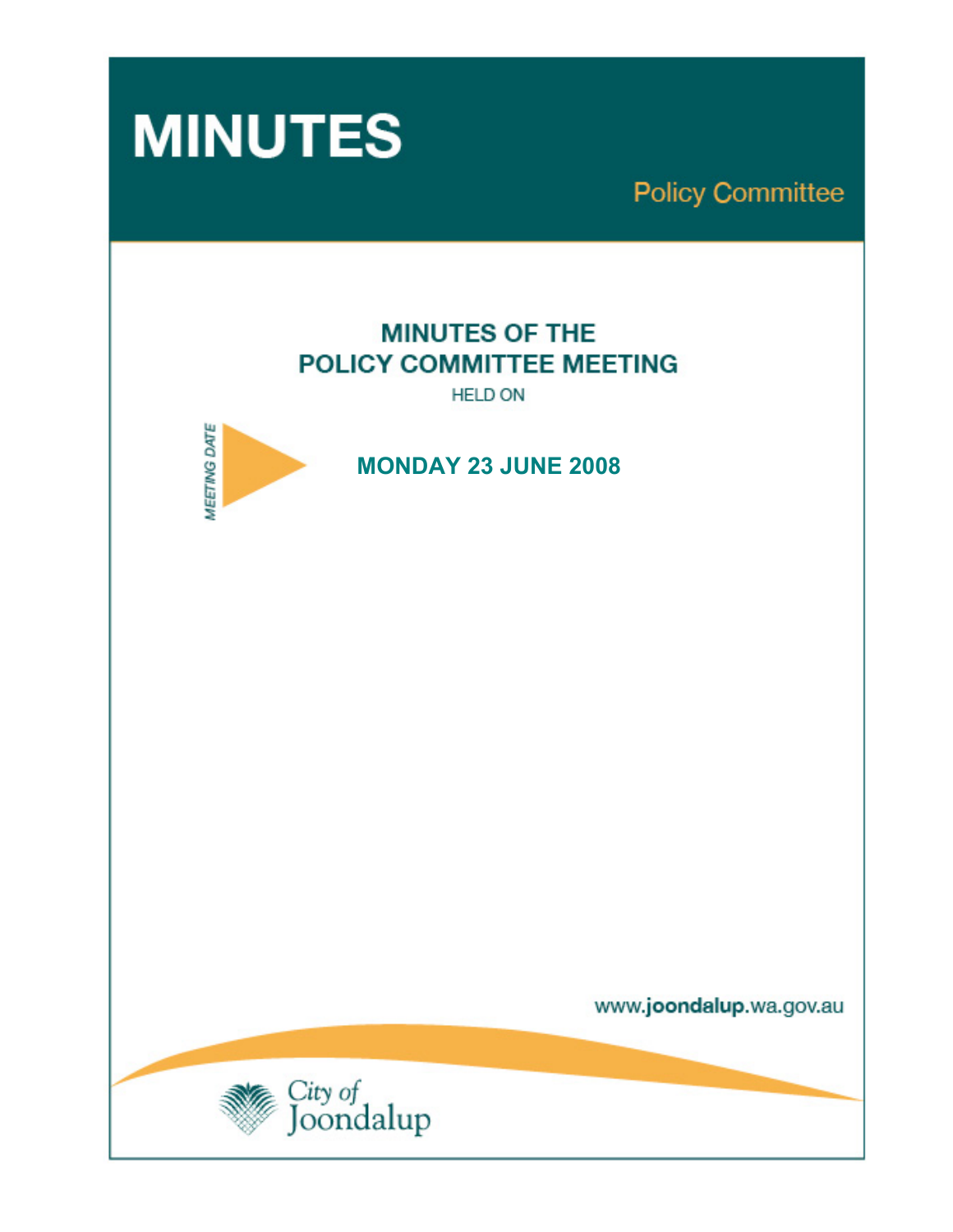## **CITY OF JOONDALUP**

#### **MINUTES OF THE POLICY COMMITTEE MEETING HELD IN CONFERENCE ROOM 2, JOONDALUP CIVIC CENTRE, BOAS AVENUE, JOONDALUP ON MONDAY 23 JUNE 2008**

#### **ATTENDANCE**

#### **Committee Members:**

| Cr Kerry Hollywood<br>Mayor Troy Pickard            | <b>Presiding Person</b>                        | North Ward                                         |             | From 1825 hrs                                                                                      |
|-----------------------------------------------------|------------------------------------------------|----------------------------------------------------|-------------|----------------------------------------------------------------------------------------------------|
| Cr Marie Macdonald<br>Cr Mike Norman<br>Cr Sue Hart |                                                | Central Ward<br>South-West Ward<br>South-East Ward |             | To 1830 hrs                                                                                        |
| <b>Observers:</b>                                   |                                                |                                                    |             |                                                                                                    |
| Cr Brian Corr<br><b>Cr Russ Fishwick</b>            |                                                | South-East Ward<br>South Ward                      |             | To 1945 hrs<br>To 1945 hrs                                                                         |
| Officers:                                           |                                                |                                                    |             |                                                                                                    |
| Mr Garry Hunt                                       | <b>Chief Executive Officer</b>                 |                                                    |             | absent from 1904 hrs to<br>1906 hrs: from 1922 hrs<br>to 1932 hrs and from<br>1948 hrs to 1949 hrs |
| Mr Ian Cowie                                        | Director Governance and Strategy               |                                                    |             |                                                                                                    |
| Mr Mike Tidy                                        | <b>Director Corporate Services</b>             |                                                    | To 1910 hrs |                                                                                                    |
| Mr Clayton Higham                                   | Director Planning and Community<br>Development |                                                    | to 1910 hrs | Absent from 1905 hrs                                                                               |
| Mrs Janet Foster                                    | Administrative Services Coordinator            |                                                    |             |                                                                                                    |

#### **DECLARATION OF OPENING**

The Presiding Person declared the meeting open at 1811 hrs.

#### **APOLOGIES/LEAVE OF ABSENCE**

| Leave of Absence previously approved: | Cr Trona Young $-15$ June 2008 to 15<br>July 2008 inclusive. |
|---------------------------------------|--------------------------------------------------------------|
| Apology for absence:                  | Cr Fiona Diaz                                                |
| Apology for late attendance:          | Mayor Troy Pickard                                           |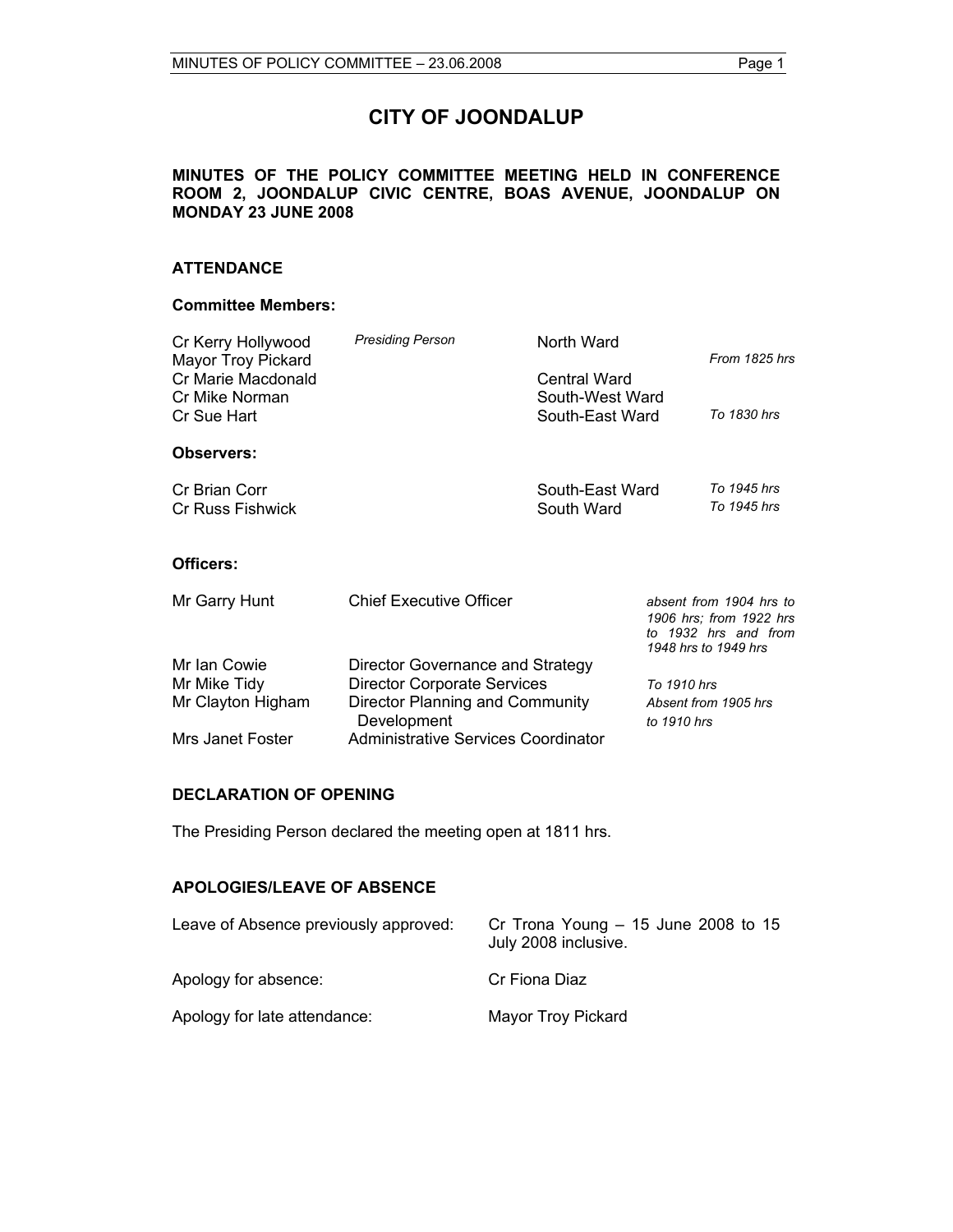#### **CONFIRMATION OF MINUTES**

MINUTES OF THE POLICY COMMITTEE MEETING HELD ON 25 MARCH 2008

**MOVED Cr Hollywood SECONDED Cr Macdonald that the minutes of the meeting of the Policy Committee held on 25 March 2008 be confirmed as a true and correct record.** 

**The Motion was Put and CARRIED (4/0) CARRIED (4/0)** 

**In favour of the Motion:** Crs Hollywood, Macdonald Norman and Hart

#### **ANNOUNCEMENTS BY THE PRESIDING PERSON WITHOUT DISCUSSION**

Nil

#### **DECLARATIONS OF INTEREST**

Nil

#### **IDENTIFICATION OF MATTERS FOR WHICH THE MEETING MAY SIT BEHIND CLOSED DOORS**

Nil

#### **PETITIONS AND DEPUTATIONS**

Nil

#### **REPORTS**

Item 3 was considered at this point.

## **ITEM 3 ADOPTION OF A RESIDENT/ VISITOR PARKING PERMIT POLICY – [07190]**

**WARD:** ALL

**RESPONSIBLE** Mr Mike Tidy **DIRECTOR:** Corporate Services

### **PURPOSE**

To consider the adoption of a Resident / Visitor Parking Permit Policy to facilitate the parking requirements of residents and their visitors who reside in an area that is affected by parking restrictions controlled by the City.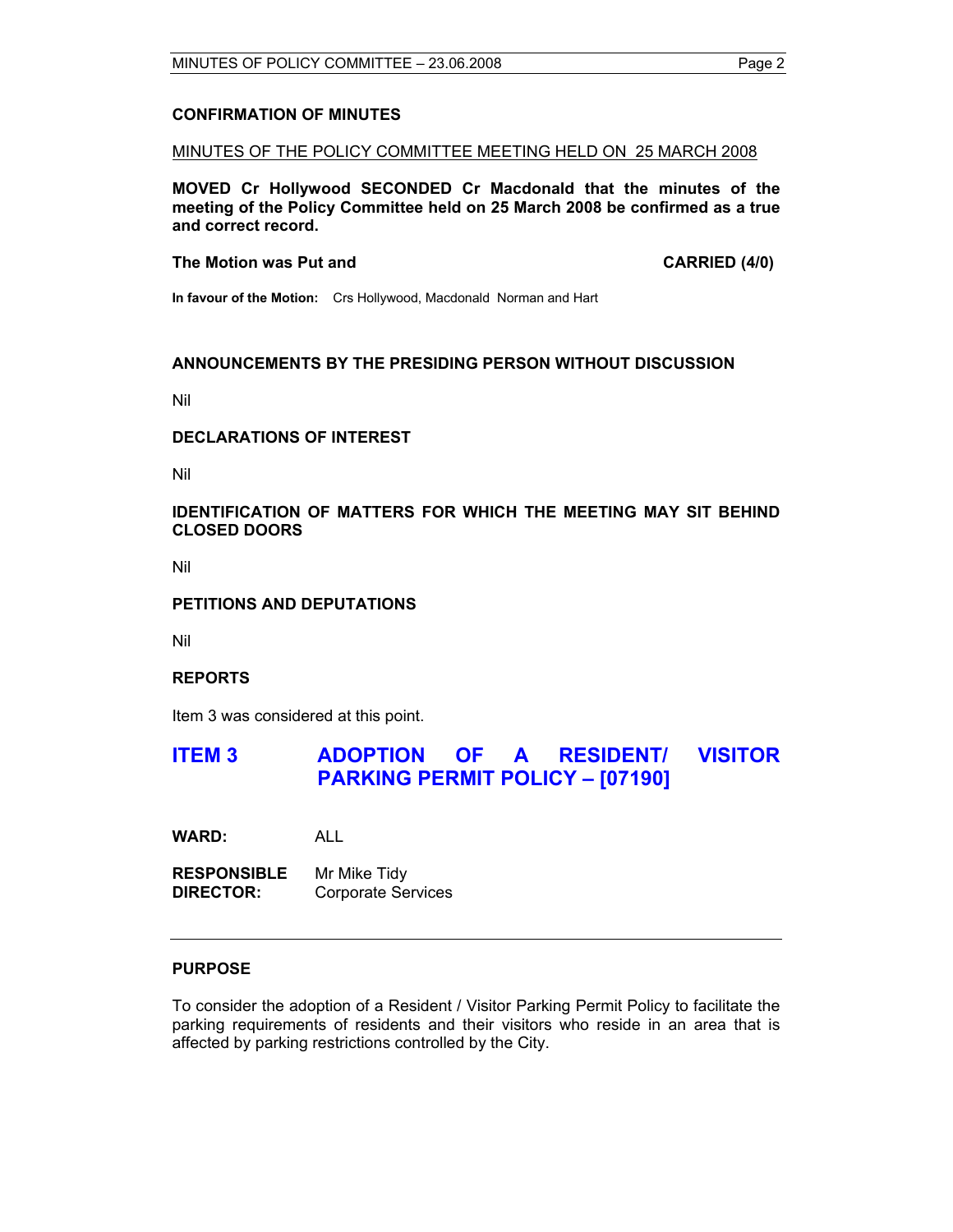#### **EXECUTIVE SUMMARY**

The introduction of Parking Schemes, including Paid Parking, and the establishment of parking prohibitions, regulations and restrictions in areas throughout the City, requires the City to consider the introduction of a consistent and manageable Resident / Visitor Parking Permit Policy, as detailed in Attachment 1.

The ability of residents or their visitors to park in close vicinity of their homes may be affected by Parking Schemes in the Central Business District, near suburban railway stations and near schools. The policy will enable the City to:

- Manage on-street parking for people living in the City to balance residential, commercial and other parking demands.
- Not prejudice the needs of commercial facilities by the provision of on-street residential parking.
- Limit the issue of parking permits to residents and their visitors to optimise access to on-street parking facilities and enable community access to be maintained.

#### **BACKGROUND**

The City recognises that the introduction of parking restrictions may impact on the amenity or lifestyle of residents who live in the affected area.

As such, providing a resident can demonstrate that they have fully utilised their existing off street parking, for the purpose of vehicle parking, residents may apply for permits that exempt them and / or visitors to their property from parking restrictions in the vicinity of their home or allow them to park in their street, the adjacent street or in any street in an area designated for that use.

#### **DETAILS**

Under the City's Parking Local Law the issue of Resident Parking Permits can be approved when specific criteria are met. However this does not include an area which prohibits stopping or parking of vehicles on roads identified as No Stopping and No Parking regardless of the time(s) or day(s) that the restrictions apply.

The City of Joondalup Parking Local Law Part 4 – Parking on Roads - Clause 34 (2) states:

*A person shall not park a vehicle on any part of a road:* 

*(a) if the parking of vehicles on that part is prohibited at all times by a sign; or (b) during a period in which the parking of vehicles on that part is prohibited by a sign.* 

The provisions of the Parking Local Law enable the City to issue permits to authorised vehicles for use in areas designated by signs.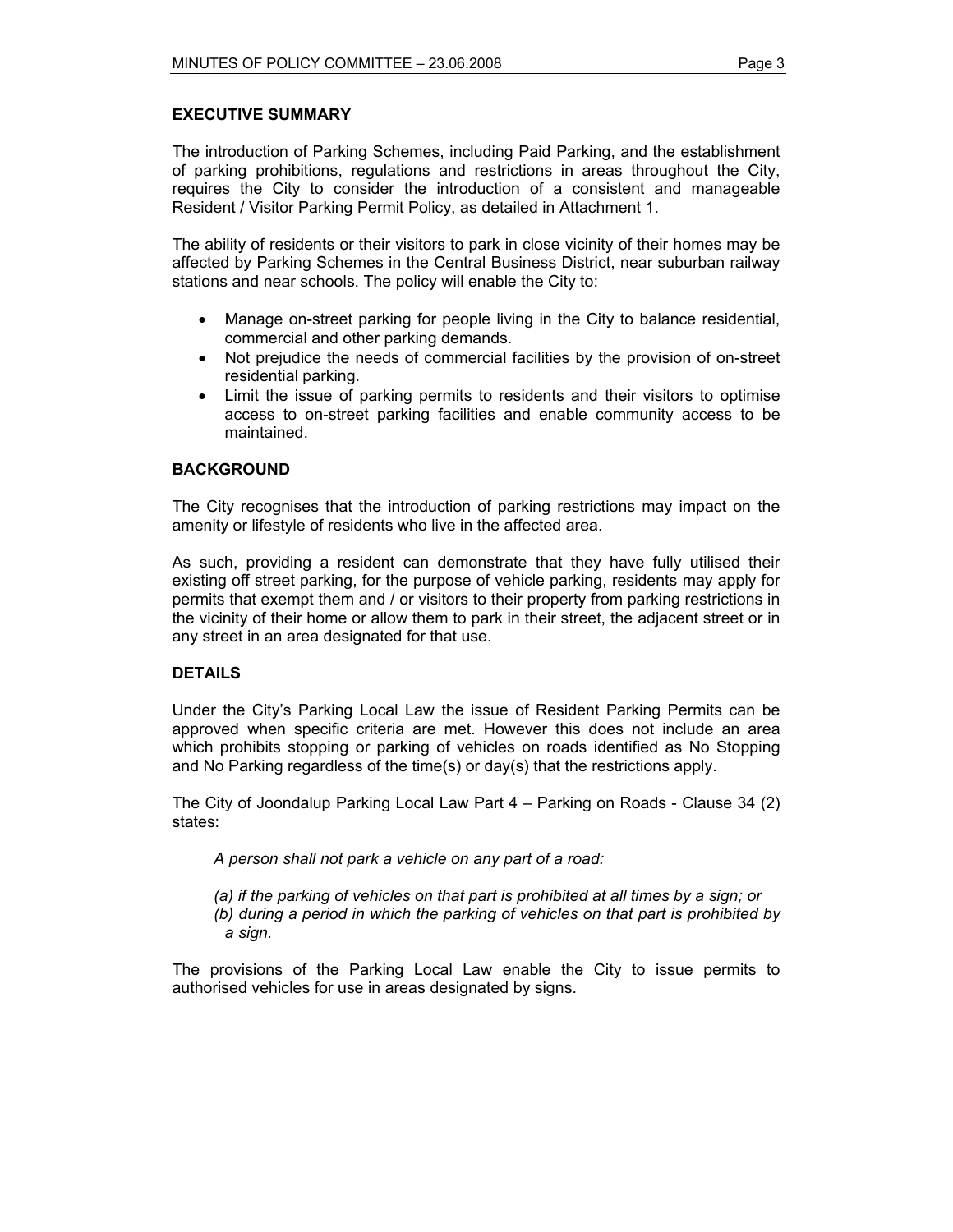The City of Joondalup Parking Local Law Part 5 – Stopping and Parking Generally - Clause 4A states:

*A person shall not, without the permission of an authorised person stop or park a vehicle, other than an authorised vehicle, in an area designated by signs for the parking of authorised vehicles only.* 

The local law defines an authorised vehicle as:

*"authorised vehicle" means a vehicle authorised by the local government or an authorised person to stop or park on a road or in a parking station, which is designated by signs to be used for parking by authorised vehicles only.* 

The attached policy has been prepared pursuant to the Local Law which has provisions that require that parking restriction signs will need to include the wording "Except Authorised Vehicles" to enable the City to issue Resident / Visitor Parking Permits in any area designated for parking restrictions. This will enable practical enforcement of these parking restrictions to be achieved.

The policies and Local Laws relating to parking of vehicles for people with disabilities are unaffected by this policy. A parking permit issued by the City does not guarantee that an on-street parking space will be available to the holder of the parking permit or that it is directly in front of their property.

#### **Link to Strategic Plan:**

Objective:

1.3 Lead and manage the City effectively.

Strategy:

1.3.1 The City develops and implements comprehensive and clear policies which are reviewed regularly.

#### **Legislation – Statutory Provisions:**

Under the City's Parking Local Law the issue of Resident Parking Permits can be approved when specific criteria are met.

Although the Local Law does not specifically identify the issue of Visitor Parking Permits it is considered necessary to include these permits in the policy as a practical means of addressing the needs of residents who will have a requirement to temporarily park vehicles belonging to their visitors, carers or trades people in the area from time to time.

Resident Permits will be affixed to the windscreen by a similar method as that used by Vehicle Registration labels and must have all details clearly visible. Visitor Permits will be of a laminated card variety to enable residents to give to their visitors for them to clearly display on the dashboard of their vehicle and will be transferable from one vehicle to another as required.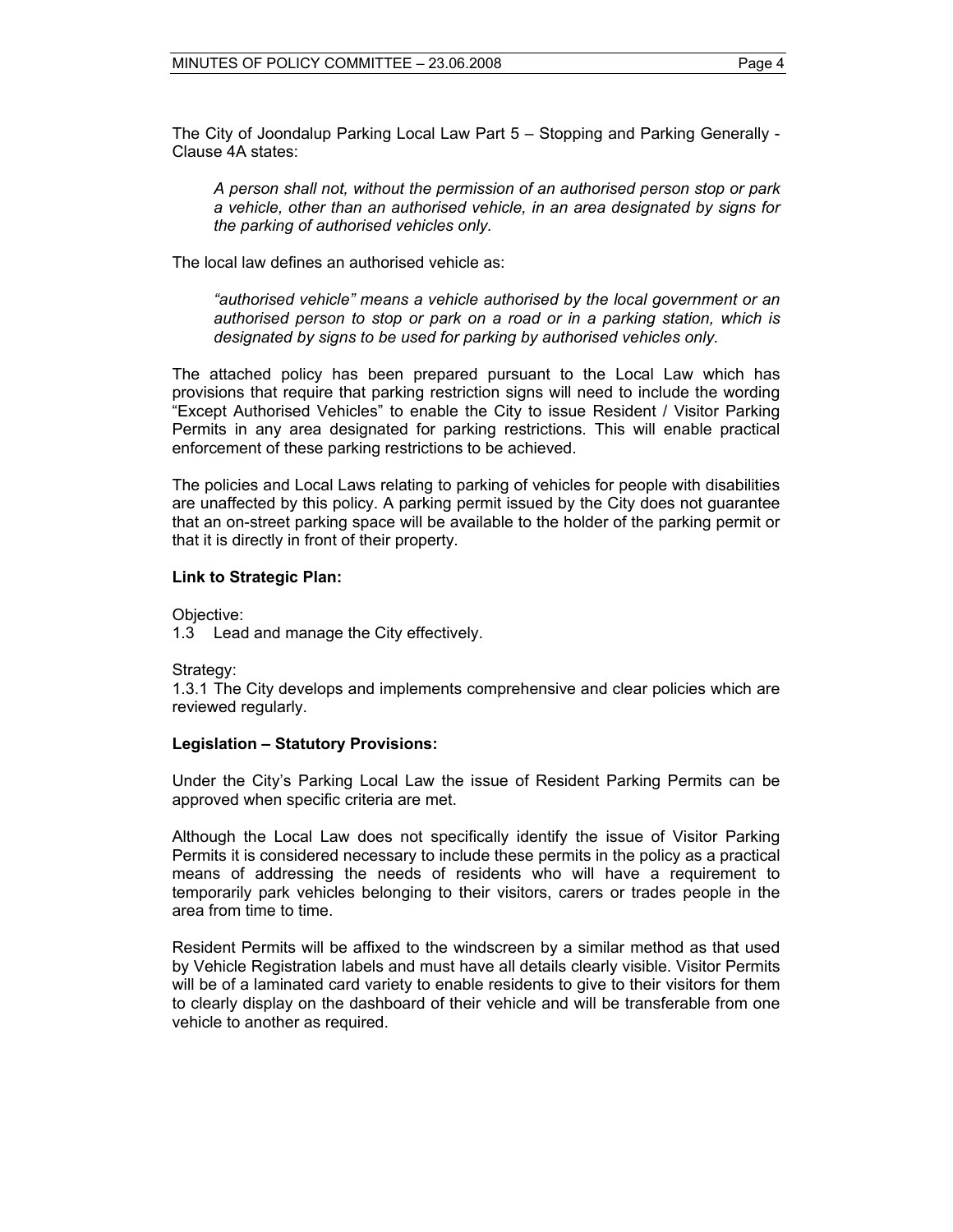The City of Joondalup Parking Local Law Part 6 – Residential Parking identifies the specific criteria applicable to Resident Parking Permits as follows:

#### *Issue of Residential Parking Permits*

- *52 (1) The local government may, on written application, issue a residential parking permit in respect of a particular vehicle to a person who is:* 
	- *(a) the occupier of a dwelling house fronting a road within the parking region; and*
	- *(b) the holder of the requisite vehicle licence under the Road Traffic Act for a vehicle licensed at the address shown on the application.*
	- *(2) The residential parking permit issued by local government may be either:* 
		- *(a) an annual residential parking permit, issued for a period not in excess of one year and expiring on 31 December in the year of issue; or*
		- *(b) a temporary residential permit, issued for a period not greater than 6 months.*
	- *(3) Every residential parking permit shall specify:* 
		- *(a) a permit number;*
		- *(b) the registration number of the vehicle in respect of which the permit was issued;*
		- *(c) the name of the roads or parking stations to which the exemption granted by clause 53 applies; and*
		- *(d) the date on which the permit expires.*

#### *Conditions of Exemption for Residential Parking Permits*

- *53 Where the stopping or parking of a vehicle on any part of a road within the parking region, whether such part be marked as a parking space or not, is prohibited for more than a specified time, or in a ticket parking zone without an unexpired parking ticket being displayed within the vehicle, the holder of a residential parking permit is exempted from such prohibition provided that such exemption shall apply only:* 
	- *(a) to the road, roads or parking station specified in the residential parking permit, but excluding areas of road adjacent to retail premises, where parking of all classes of vehicles is subject to time restrictions;*
	- *(b) if the residential parking permit is affixed to the windscreen or a window of the vehicle in a prominent position;*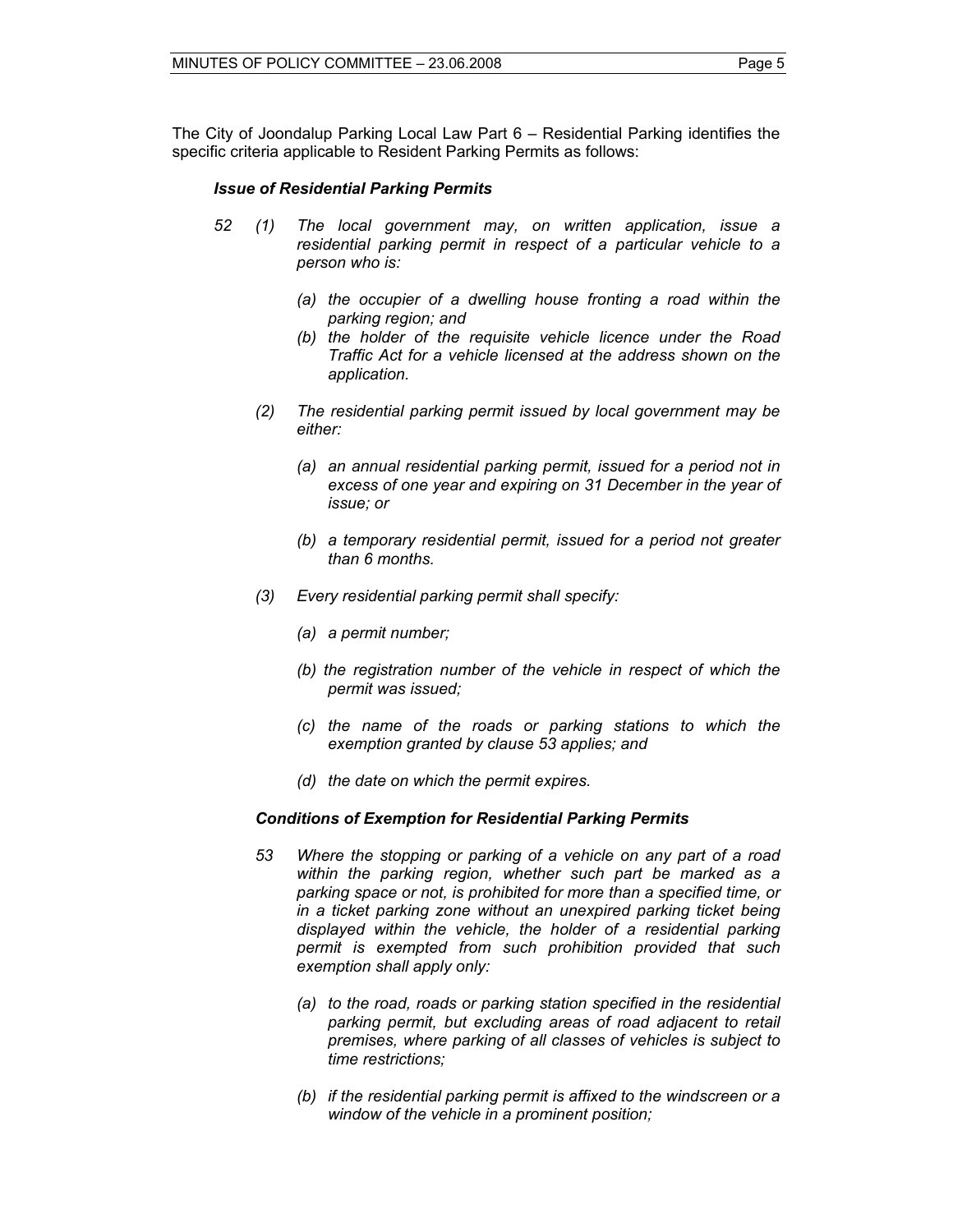- *(c) if the period in respect of which the residential parking permit was issued has not expired; and*
- *(d) if the holder of the residential parking permit at the time of parking the vehicle still occupies the premises in respect of which the residential parking permit was granted.*

#### *Removal of Residential Parking Permit from Vehicle*

 *54 The holder of a residential parking permit who changes residence shall remove the residential parking permit from the vehicle to which it is affixed.* 

#### *Fees for Residential Parking Permits*

 *55 The fees payable for residential parking permits shall, in accordance with section 6.16 of the Act, be such fees as shall be set by a resolution of local government.* 

#### **Risk Management Considerations:**

Not applicable.

#### **Financial/Budget Implications:**

The only budget implication for the City specifically relating to the adoption of the Policy is in relation to the Fees and Charges schedule. The current schedule will require to be amended to enable the issue of these permits to occur prior to the adoption of the proposed Fees and Charges applicable to the 2008-2009 Budget. Attachment 2 provides details of the proposed fees for the issue, renewal and replacement of Resident / Visitor Parking permits.

The City is required to advertise any proposed changes to the Fees and Charges schedule.

#### **Policy Implications:**

What is outlined in the draft Policy document is consistent with the aims of the Joondalup CBD Parking Scheme being:

- To encourage those people with on-site parking to use that parking and leave the public parking facilities available for those who have no alternative.
- To provide some support for residents and visitor parking in areas not subject to parking fees.

#### **Regional Significance:**

Not applicable.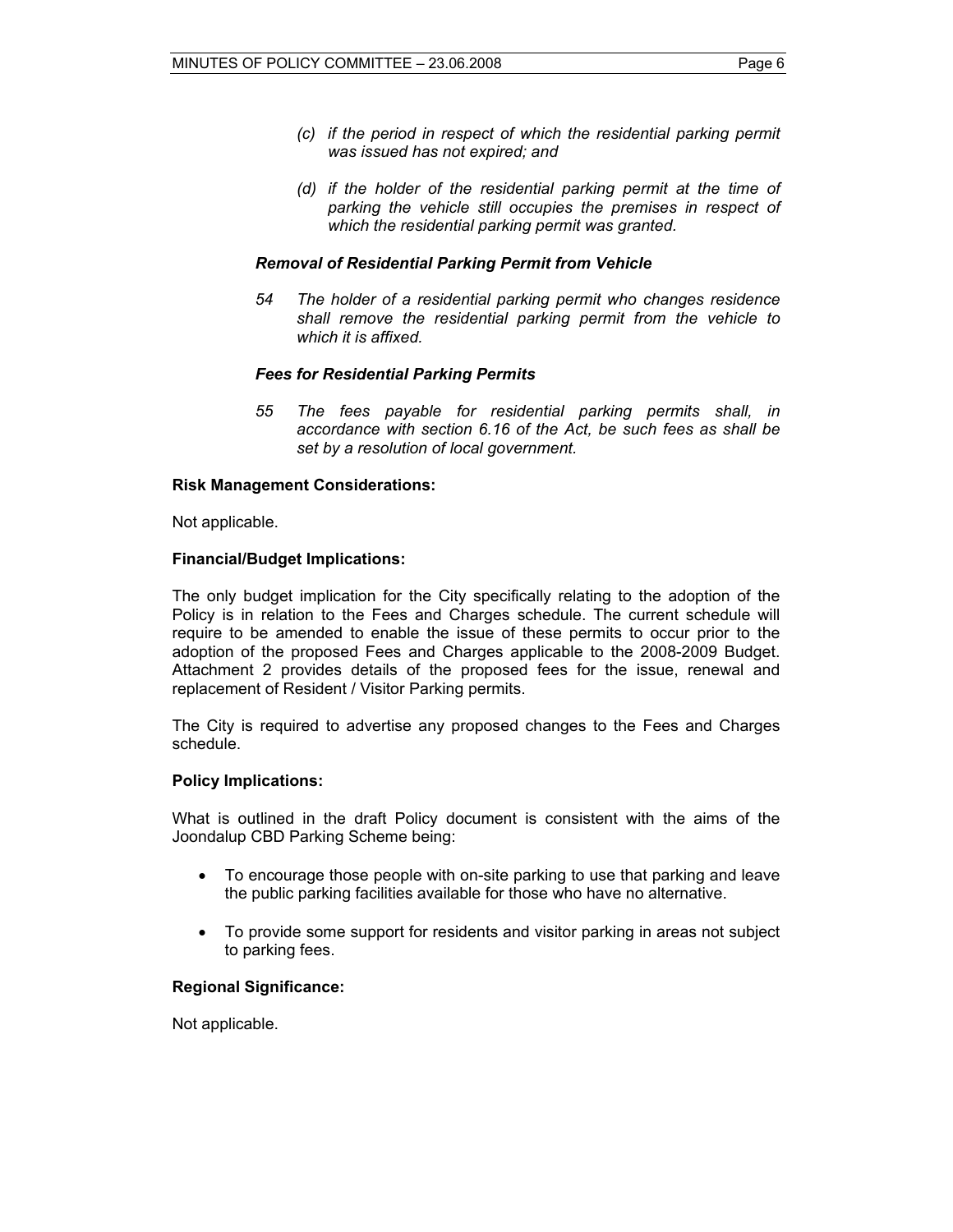It is proposed that the revenue generated by the application of fees for the issue, renewal and replacement of Resident / Visitor Parking Permits will meet the operational and on-going costs of providing this part of the parking service.

#### **Consultation:**

The City has previously consulted with residents in the CBD and other areas affected by the introduction of parking restrictions that will impact on the ability of residents and their visitors to park outside of their property, and concludes that residents support the introduction of restrictions in conjunction with the application of a permit system. The proposed fee will also encourage people to use their on-site parking facilities and minimise the number of Resident / Visitor Parking Permits that are issued.

In developing the draft policy, assessments were made of the policies and procedures of several large metropolitan local governments that have had residential parking permits for many years.

#### **COMMENT**

The proposed Policy is considered to be the most appropriate response to manage resident and visitor parking. Administration will monitor changes in parking demand and evaluate requests that are received as a result of the implementation of the Policy for Resident / Visitor Parking Permits.

In addition to the broader application of Resident/Visitor Parking permit schemes, Council has specifically resolved in relation to parking issues in Hawker Avenue Warwick and surrounding streets (Item CJ078-05/08 refers) to establish a Residential Parking Scheme and receive a report prior to its introduction. This policy needs to be adopted by Council before the requirements of CJ078-05/08 can be implemented. It is intended to submit a report in relation to CJ078-05/08 to the same Council meeting to which this policy is submitted.

#### **ATTACHMENTS**

Attachment 1 Proposed Resident / Visitor Parking Permit Policy Attachment 2 Proposed Amendment to Fees and Charges Schedule

#### **VOTING REQUIREMENTS**

Absolute Majority

#### **OFFICER'S RECOMMENDATION**

That the Policy Committee RECOMMENDS that Council:

1 ADOPTS the Resident / Visitor Parking Permit Policy to facilitate the parking requirements of residents and their visitors who reside in an area that is affected by parking restrictions controlled by the City and as shown in Attachment 1 to this Report;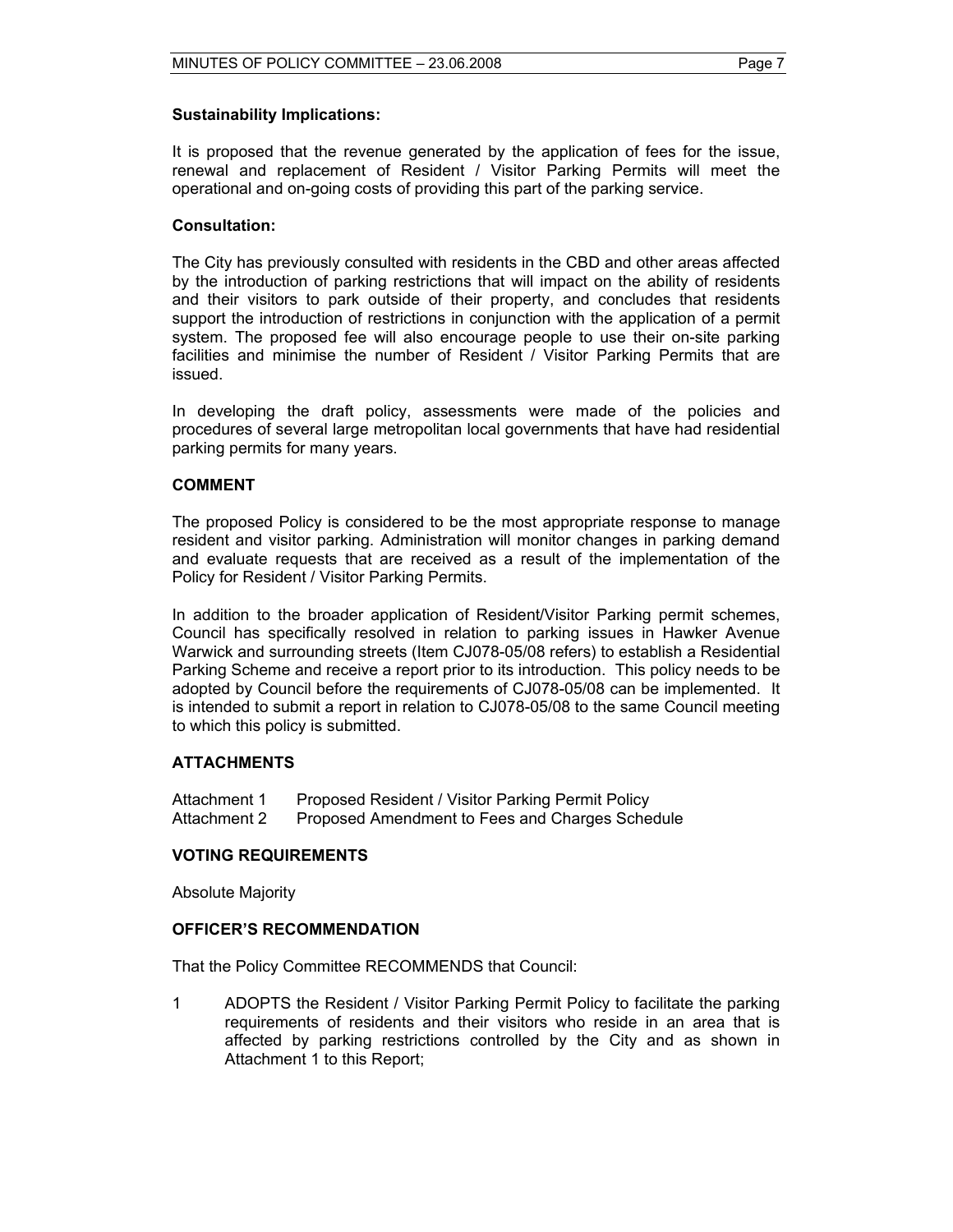2 BY AN ABSOLUTE MAJORITY, ADOPTS the following fees for the issue, renewal or replacement of Resident / Visitor Parking Permits as shown in Attachment 2 to this Report:

| Description                          | Basis of Charge      | GST   | Fee     | <b>GST</b> | <b>Total Fee</b> |
|--------------------------------------|----------------------|-------|---------|------------|------------------|
|                                      |                      | (Y/N) |         |            |                  |
| Ranger, Parking and Community Safety |                      |       |         |            |                  |
|                                      | <b>Annual Permit</b> | Y     | \$50.00 | \$5.00     | \$55.00          |
|                                      | (Expires 31          |       |         |            |                  |
|                                      | December)            |       |         |            |                  |
|                                      | Temporary            | Y     | \$30.00 | \$3.00     | \$33.00          |
| Resident / Visitor Parking           | Permit               |       |         |            |                  |
| Permit                               | (Maximum 6           |       |         |            |                  |
|                                      | Months)              |       |         |            |                  |
|                                      | Replacement          | Y     | \$20.00 | \$2.00     | \$22.00          |
|                                      | Permit               |       |         |            |                  |
|                                      | (Damaged, lost       |       |         |            |                  |
|                                      | or stolen)           |       |         |            |                  |

3 GIVES local public notice in accordance with Section 6.19 of the Local Government Act 1995 of the fees in (2) above.

#### **ADDITIONAL INFORMATION**

Minor modifications have been made to the report in relation to Adoption of a Resident/Visitor Parking Permit Policy, and its attachments.

The following replacement pages were provided at the Committee meeting and are appended to these Minutes:

- Agenda page 14;
- Attachment pages 23 to 25 inclusive.

**MOVED Cr Hollywood SECONDED Cr Macdonald that the Policy Committee RECOMMENDS that Council:** 

- **1 ADOPTS the Resident / Visitor Parking Permit Policy to facilitate the parking requirements of residents and their visitors who reside in an area that is affected by parking restrictions controlled by the City and as shown appended to these Minutes;**
- **2 BY AN ABSOLUTE MAJORITY, ADOPTS the following fees for the issue, renewal or replacement of Resident / Visitor Parking Permits as shown in Attachment 2 to this Report:**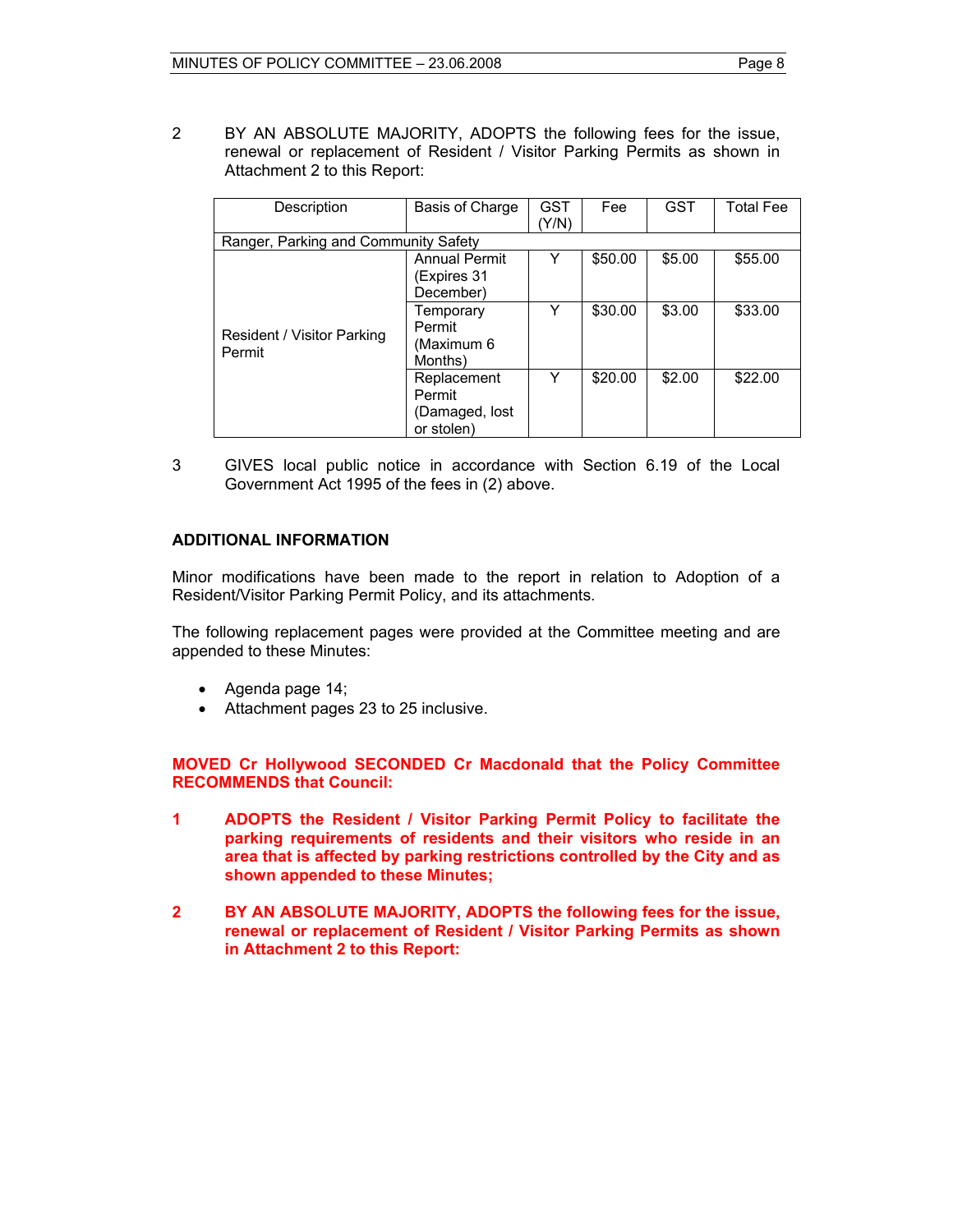| <b>Description</b>                                 | <b>Basis of</b>                                                     | <b>GST</b> | <b>Fee</b> | <b>GST</b> | <b>Total Fee</b> |
|----------------------------------------------------|---------------------------------------------------------------------|------------|------------|------------|------------------|
|                                                    | <b>Charge</b>                                                       | (Y/N)      |            |            |                  |
| <b>Ranger, Parking and Community Safety</b>        |                                                                     |            |            |            |                  |
|                                                    | <b>Annual Permit</b><br><b>(Expires 31)</b><br>December)            | Y          | \$50.00    | \$5.00     | \$55.00          |
| <b>Resident / Visitor</b><br><b>Parking Permit</b> | <b>Temporary</b><br><b>Permit</b><br>(Maximum 6)<br><b>Months)</b>  | v          | \$30.00    | \$3.00     | \$33.00          |
|                                                    | <b>Replacement</b><br><b>Permit</b><br>(Damaged, lost<br>or stolen) | Y          | \$20.00    | \$2.00     | \$22.00          |

#### **3 GIVES local public notice in accordance with Section 6.19 of the Local Government Act 1995 of the fees in (2) above.**

Discussion ensued.

It was requested that the Administration ascertain whether GST was exempt on such fees under the Tax Act.

During discussion:

- Mayor Pickard entered the Room at 1825 hrs;
- Cr Hart left the Room at 1830 hrs.

**AMENDMENT MOVED Cr Norman SECONDED Mayor Pickard that the Motion be amended by:** 

**1 adding the following words at the end of Point 1:** 

 *"… subject to the Policy being amended to reflect that it relates to the Joondalup City Centre only";* 

- **2 adding an additional Point 4 to read:** 
	- *"4 REQUESTS that a report be presented to Council establishing temporary parking permits for the Warwick train station catchment area where parking prohibitions are to be established;"*
- **3 adding an additional Point 5 to read:** 
	- *"5 REQUESTS the administration to prepare a Resident/Visitor Parking Permit Policy outside the Joondalup City Centre and present a report to the Policy Committee for consideration."*

#### The Amendment was Put and **CARRIED** (4/0)

**In favour of the Amendment:** Crs Hollywood, Macdonald and Norman, Mayor Pickard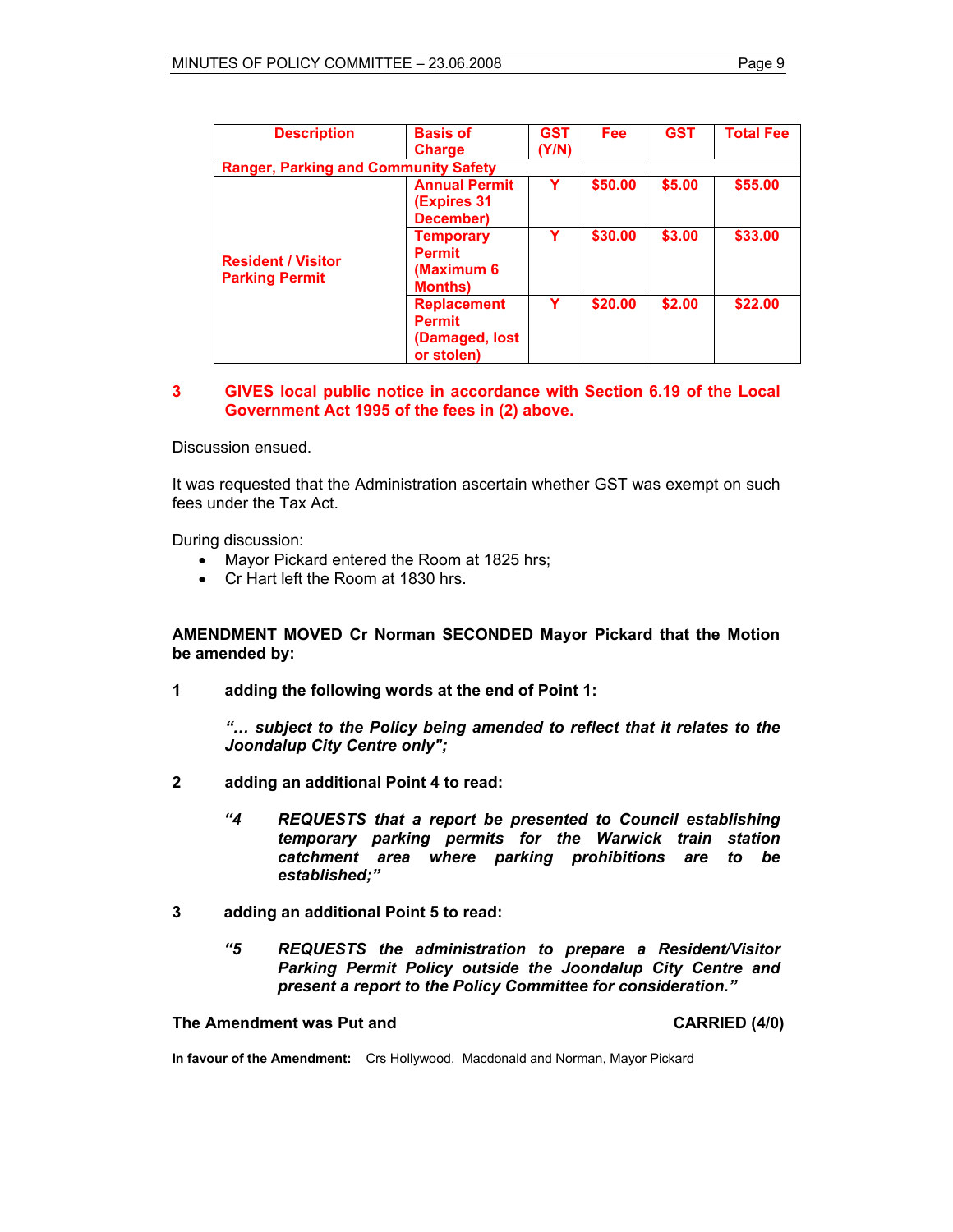**The Original Motion, as amended, being:** 

**That the Policy Committee RECOMMENDS that Council:** 

- **1 ADOPTS the Resident/Visitor Parking Permit Policy to facilitate the parking requirements of residents and their visitors who reside in an area that is affected by parking restrictions controlled by the City and as shown appended to these Minutes, subject to the Policy being amended to reflect that it relates to the Joondalup City Centre only;**
- **2 BY AN ABSOLUTE MAJORITY, ADOPTS the following fees for the issue, renewal or replacement of Resident / Visitor Parking Permits as shown in Attachment 2 to this Report:**

| <b>Description</b>                                 | <b>Basis of</b>                                                     | <b>GST</b> | Fee     | <b>GST</b> | <b>Total Fee</b> |
|----------------------------------------------------|---------------------------------------------------------------------|------------|---------|------------|------------------|
|                                                    | Charge                                                              | Y/N)       |         |            |                  |
| <b>Ranger, Parking and Community Safety</b>        |                                                                     |            |         |            |                  |
|                                                    | <b>Annual Permit</b><br>(Expires 31<br>December)                    | Y          | \$50.00 | \$5.00     | \$55,00          |
| <b>Resident / Visitor</b><br><b>Parking Permit</b> | <b>Temporary</b><br><b>Permit</b><br>(Maximum 6<br><b>Months</b> )  | γ          | \$30.00 | \$3.00     | \$33.00          |
|                                                    | <b>Replacement</b><br><b>Permit</b><br>(Damaged, lost<br>or stolen) | Y          | \$20.00 | \$2.00     | \$22.00          |

- **3 GIVES local public notice in accordance with Section 6.19 of the Local Government Act 1995 of the fees in (2) above;**
- **4 REQUESTS that a report be presented to Council establishing temporary parking permits for the Warwick train station catchment area where parking prohibitions are to be established;**
- **5 REQUESTS the administration to prepare a Resident/Visitor Parking Permit Policy outside the Joondalup City Centre and present a report to the Policy Committee for consideration.**

**Was Put and CARRIED (4/0) CARRIED (4/0)** 

**In favour of the Motion:** Crs Hollywood, Macdonald and Norman, Mayor Pickard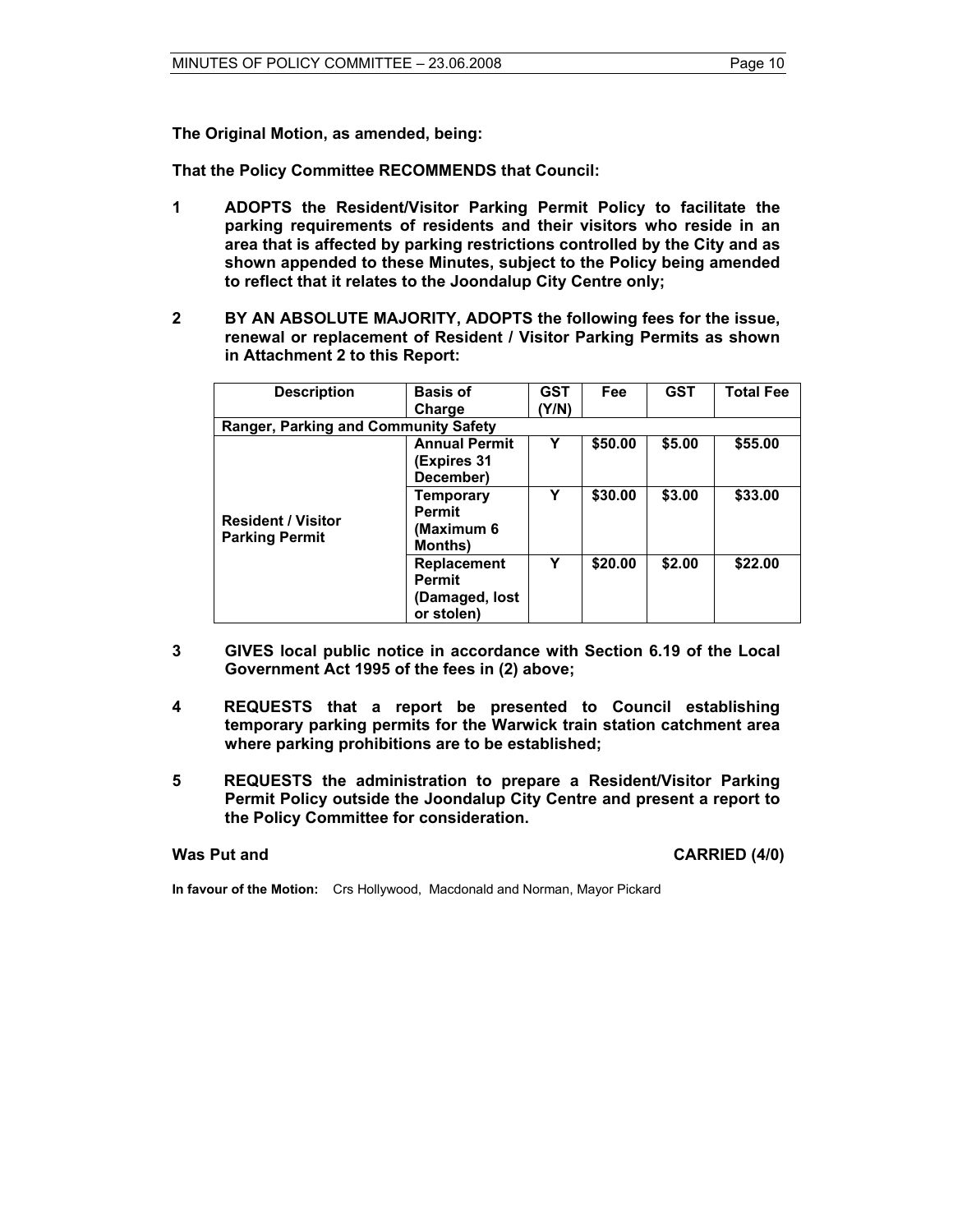## **ITEM 1 DRAFT CATS LOCAL LAW – [29182]**

**WARD:** All

**RESPONSIBLE** Mr Ian Cowie **DIRECTOR:** Governance and Strategy

#### **PURPOSE/EXECUTIVE SUMMARY**

To provide the Policy Committee with information relating to the sterilisation of cats and to present the City's current Draft Cats Local Law for the Committee's consideration.

#### **BACKGROUND**

At the Meeting of 10 June 2008 (*CJ097-06/08 refers*), Council decided, inter alia that:

"*Consideration of the proposed Draft Cats Local Law be referred to the Policy Committee*."

In light of concerns from Elected Members and residents, this report addresses issues in relation to cat sterilisation by providing an overview of current practices for encouraging and enforcing sterilisation across local governments. Options for encouraging cat sterilisation within the community are also presented for the Committee's consideration.

#### **DETAILS**

There are currently no local governments within Australia that compulsorily require the sterilisation of cats; however, most Councils do acknowledge the benefits that cat sterilisation provides the community, including reduction in:

- straying cats in search of mates;
- cats spraying to mark their territory;
- the number of unwanted cats caused from irresponsible breeding;
- cats causing a nuisance from fighting or mating.

Some Councils, such as the Town of Victoria Park and the City of Melville, try to encourage owners to sterilise their cats by offering subsidies for the procedure, with reimbursements ranging from \$20 to \$40. By introducing these schemes, local governments are able to encourage responsible pet ownership without the burden of implementing an enforcement program that is unlikely to change the current rate of cat sterilisation, (given that previous State Government Reports have indicated that over 85% of cats in Western Australia are sterilised).

A subsidy scheme aims to capture the 15% of cat owners who choose not to sterilise their cats and are not part of a category that would ordinarily be exempt from sterilisation, for example, cats owned by a breeder.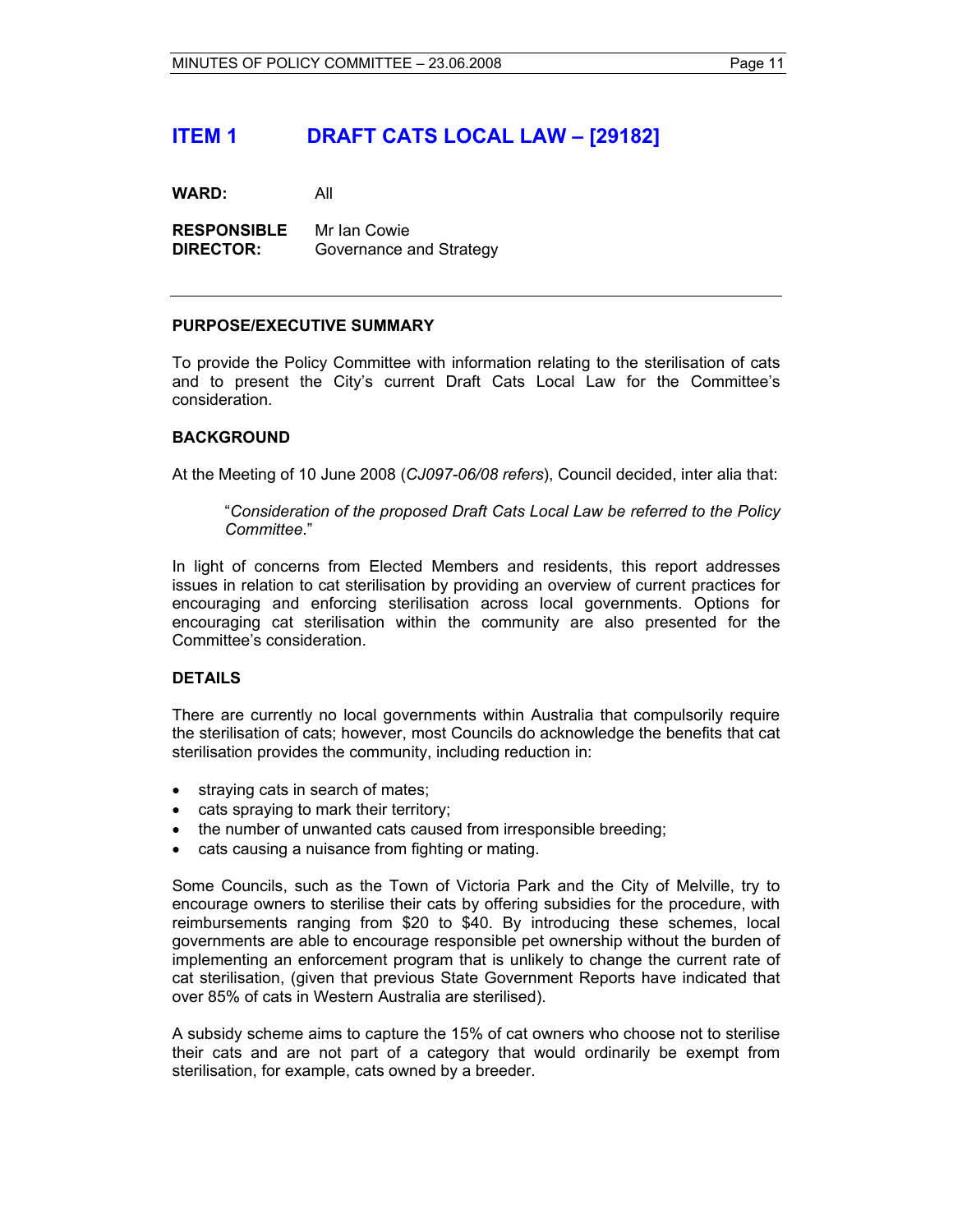On the other hand, a program that compulsorily requires cat sterilisation may do little to increase sterilisation numbers due to the difficulties in enforcement. It is very difficult to trap and identify a cat as well as determine whether it is sterilised without an indicative marking or veterinarian certificate. Therefore, any compulsory program would need to be linked to a registration system to allow the City to develop a database of information relating to sterilised cats. This would be achieved by the City's currently proposed Draft Cats Local Law (provided at Attachment 1).

If sterilisation is made compulsory at registration, owners who do not wish to pay for their cat to be sterilised would be unlikely to register their cat, undermining not only the efforts of the City to increase cat sterilisation, but the efforts to compulsorily require registration and build a cat information database.

Further to this, it is postulated that already responsible cat owners who sterilise and care for their pets appropriately would be most likely to register their cats, given they have nothing to be concerned about should a Cats Local Law be enforced. However, irresponsible owners would have little incentive to sterilise or register their cats, as it is obvious that many offences contained within the Local Law would be very difficult to enforce. Without registration or identification, the City is unable to determine the owner of a cat and is therefore unable to penalise those in breach of provisions within the Local Law. A costly administrative system would therefore be providing little to no benefit to the community as the situation in relation to cats would not be altered.

There is also little evidence to suggest that there is a problem with cats within the City. Admittedly, the City relies on the receipt of complaints to determine the extent of the problem and residents do not always go to the effort to make their concerns known, however, it is difficult to determine whether problems with cats are instigated by domestic pets or feral animals. Extensive external research would need to be undertaken to make this distinction.

Also, a fairly recent study was undertaken by a PhD student on behalf of the City of Armadale to determine the impact of roaming domestic cats on the reduction of native fauna. The study was inconclusive on the impact of domestic cats; however, it did conclude that dieback and other factors have a more significant impact on the presence or absence of native fauna than cats do.

#### **Issues and options considered:**

Below are options for the Committee to consider on how the City may provide cat sterilisation incentives for the community.

#### Option 1: Encourage cat sterilisation by offering subsidised registration for sterilised cats within the Draft Local Law

The current draft local law incorporates this incentive by offering a subsidised rate of \$10 per year to register a sterilised cat (in comparison to \$30 for a non-sterilised cat). This is a minor incentive and is in-line with provisions contained within the *Dog Act 1976*, however, when compared to the cost of sterilising a cat (which ranges from between \$90 - \$220), it is very little incentive to ensure that a cat is registered and sterilised.

A more significant subsidy could be achieved by significantly increasing the proposed fee for registering a non-sterilised cat; however, this would do little to encourage a greater number of registered cats.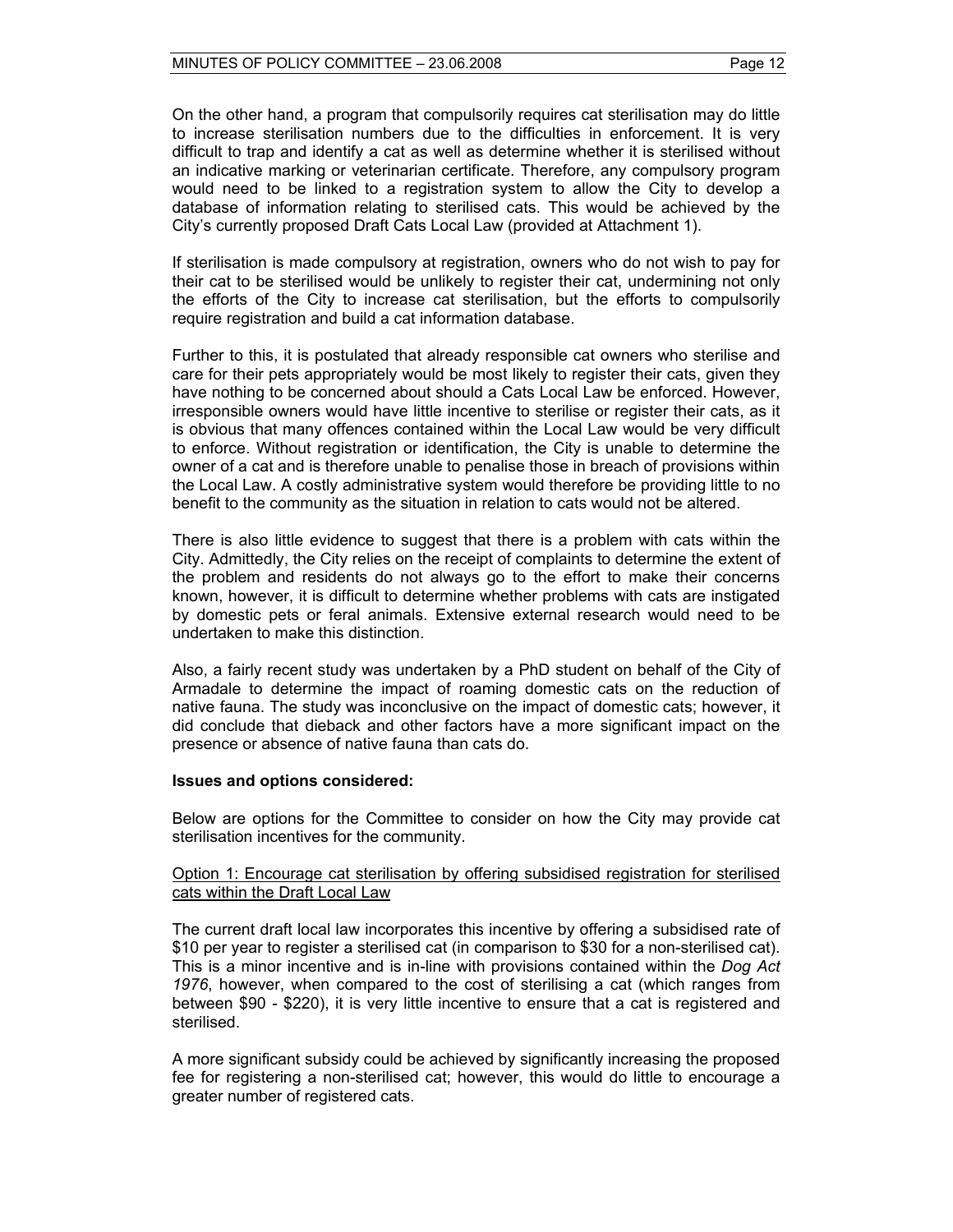Option 2: Encourage cat sterilisation by developing and implementing a subsidy program

This approach is more aligned to the approaches of other local governments wishing to promote responsible cat ownership and the benefits of cat sterilisation to the community.

Also, a voluntary program that provides financial incentive is more likely to encourage owners to sterilise their cats than a compulsory requirement within a local law, as a local law does not financially assist owners to pursue the procedure and can only be enforced if registration details are available.

Local governments that currently offer similar programs allocate budget funds of up to \$1,200 per year, although the amount of funds allocated will ultimately depend on the amount of subsidisation offered. The local government with the \$1,200 budget allocation offers a subsidy of \$20 per cat.

Option 3: Amend the City's current Draft Cats Local Law to include provision for compulsory cat sterilisation at the time of registration

This approach is not recommended as it will do little to encourage cat sterilisation and to support the registration of cats.

By associating compulsory sterilisation with registration, financial incentives are unable to be incorporated within the Local Law, as non-sterilised cats would not be eligible for registration. (Therefore, a disparity in the fees for registering a nonsterilised cat compared to a sterilised cat would not be able to be made, which is where the financial incentive currently exists if cat sterilisation is not compulsory).

In addition, there is little supporting evidence to confirm the impact that unsterilised domestic cats have on Joondalup fauna, so to impose an expensive compulsory cost on residents without sufficient evidence to prove the contrary would seem inequitable and unjustified.

#### **Link to Strategic Plan:**

Not Applicable.

#### **Legislation – Statutory Provisions:**

This report relates to a proposed Draft Cats Local Law for the City of Joondalup. The City has the ability to introduce local laws under Section 3.5 of the *Local Government Act 1995*.

#### **Risk Management considerations:**

Should a Cats Local Law be introduced requiring the compulsory sterilisation of cats, there is a risk that the original intention of the Local Law (namely to register and identify cats) will be undermined as there will be little incentive to sterilise a cat at full cost to the owner and to pay the registration fees.

Also, given that there are few precedents for Cats Local Laws within Western Australia (particularly one as comprehensive as the draft proposed by the City), there is no guarantee that the Joint Standing Committee on Delegated Legislation will allow the Local Law, although it would appear to be within power.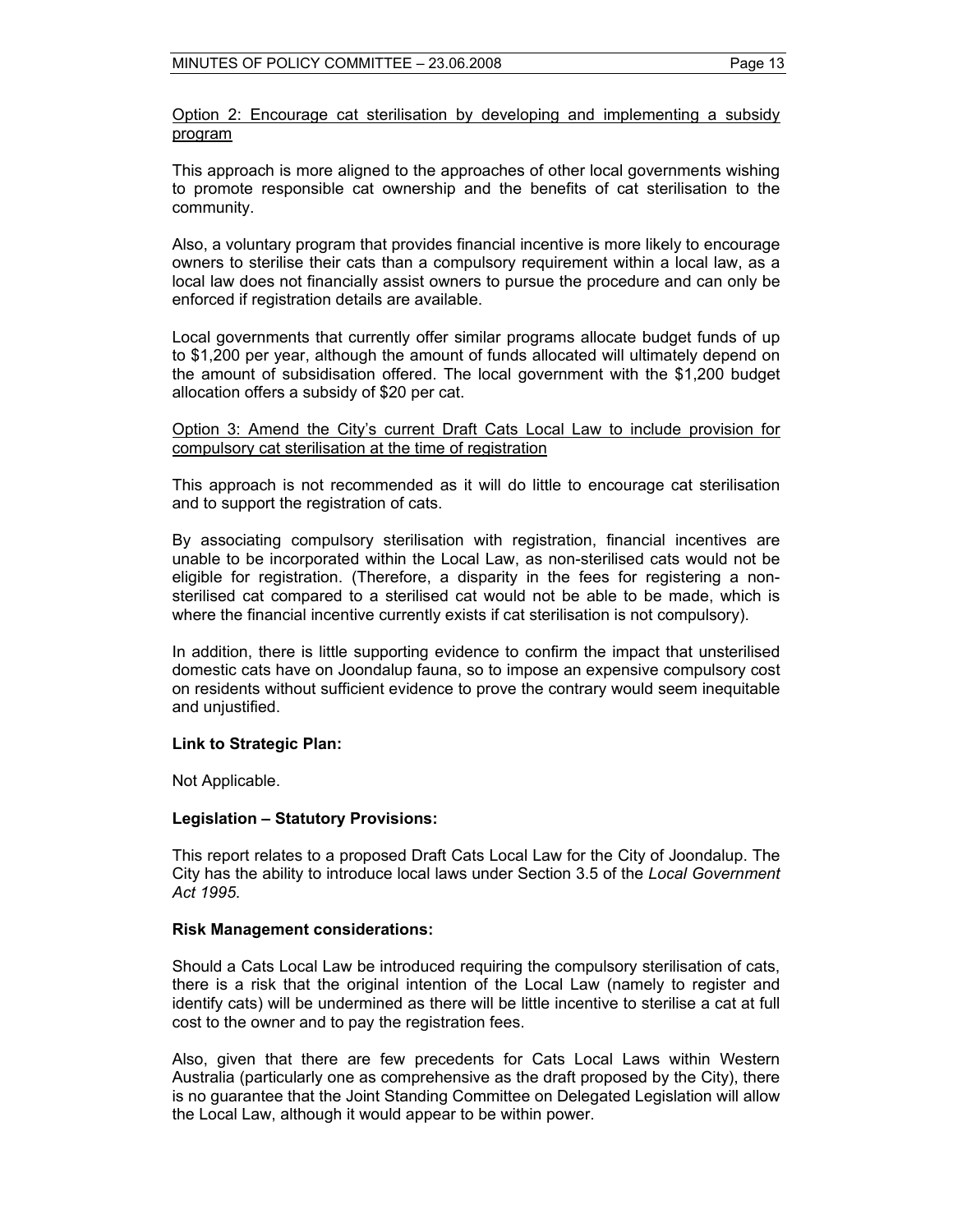#### **Financial/Budget Implications:**

Estimates show that it will cost the City over \$40,000 annually to administer the introduction of a Cats Local Law.

#### **Policy implications:**

It is recommended that the Committee considers an overall policy position in relation to the control of cats that includes the sterilisation, identification and registration of cats. This information will inform the content of the Draft Cats Local Law that will be presented to Council for consideration.

#### **Regional Significance:**

Not Applicable.

#### **Sustainability implications:**

Not Applicable.

#### **Consultation:**

Should Council pursue the introduction of a Cats Local Law, the issue of cat control will be considered by community members through a public consultation process. It is anticipated that significant interest would surround the consultation, given the controversial nature of the subject matter.

When the City of Stirling introduced a less comprehensive Cats Local Law several years ago, the consultation process became so overwhelming that a community workshop and information session was held to assist in diffusing some of the debate within the community. It would not be unreasonable to suggest that a similar situation would arise in Joondalup's case.

#### **COMMENT**

It should be noted that City Officers do not support the introduction of a Cats Local Law for the purposes of controlling, registering and identifying cats. This position has been described in previous reports to Council on this matter and is reiterated in Attachment 2 to this report.

In addition, the City does not support the inclusion of compulsory sterilisation should a Cats Local Law be progressed by Council. However, a subsidy program would certainly be viewed as being more effective and beneficial for increasing sterilisation although it could be costly.

#### **ATTACHMENTS**

| Attachment 1 | Draft Cats Local Law                                       |
|--------------|------------------------------------------------------------|
| Attachment 2 | Previous Report to Council on a New Cats Local Law (CJ097- |
|              | 06/08)                                                     |

#### **VOTING REQUIREMENTS**

Simple Majority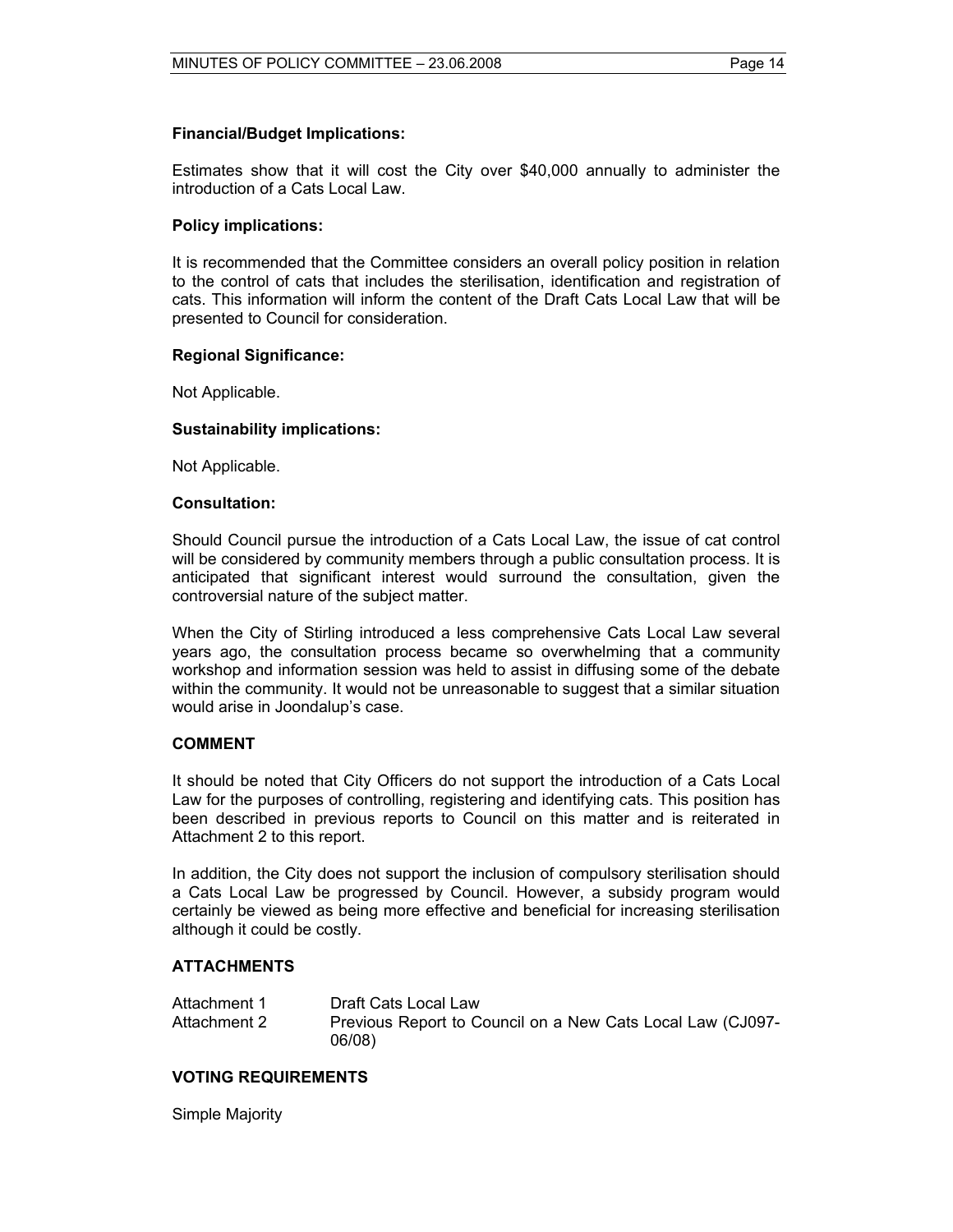#### **OFFICER'S RECOMMENDATION**

That the Policy Committee RECOMMENDS that Council ADOPTS option 2, which encourages cat sterilisation through the development of a Cat Sterilisation Subsidy Program.

**MOVED Cr Norman SECONDED Mayor Pickard that the Policy Committee RECOMMENDS that Council ADOPTS option 2, which encourages cat sterilisation through the development of a Cat Sterilisation Subsidy Program, and offers a subsidy of \$50 per cat.** 

Discussion ensued.

**AMENDMENT MOVED Mayor Pickard SECONDED Cr Macdonald that the Motion be amended by adding an additional Point 2 to read:** 

*"2 AMENDS the City's current Draft Cats Local Law to include provision for compulsory cat sterilisation at the time of registration."* 

#### **The Amendment was Put and CARRIED (4/0) CARRIED (4/0)**

**In favour of the Amendment:** Crs Hollywood, Macdonald and Norman, Mayor Pickard

**AMENDMENT MOVED Mayor Pickard SECONDED Cr Norman that the Motion be amended by adding an additional Point 3 to read:** 

**"3 DEVELOPS an appropriate education programme to promote responsible cat ownership."** 

#### **The Amendment was Put and CARRIED (4/0) CARRIED (4/0)**

**In favour of the Amendment:** Crs Hollywood, Macdonald and Norman, Mayor Pickard

#### **The Original Motion, as amended, being:**

**That the Policy Committee RECOMMENDS that Council:** 

- **1 ADOPTS option 2, which encourages cat sterilisation through the development of a Cat Sterilisation Subsidy Program, and offers a subsidy of \$50 per cat;**
- **2 AMENDS the City's current Draft Cats Local Law to include provision for compulsory cat sterilisation at the time of registration;**
- **3 DEVELOPS an appropriate education programme to promote responsible cat ownership.**

**Was Put and CARRIED (4/0) CARRIED (4/0)** 

**In favour of the Motion:** Crs Hollywood, Macdonald and Norman, Mayor Pickard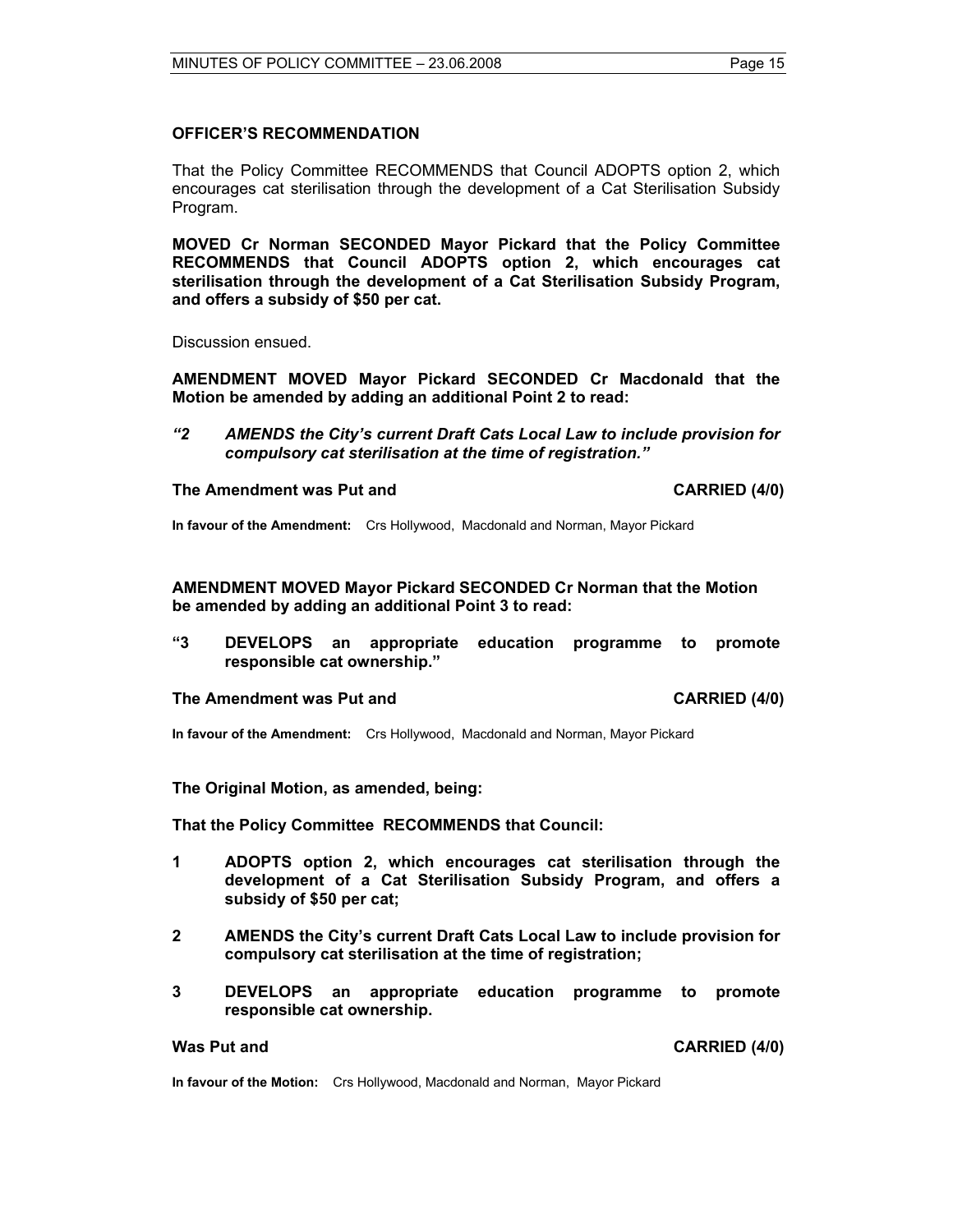*Crs Corr and Fishwick (Observers) left the Room at 1945 hrs.* 

## **ITEM 2 CREATION OF A SIGNIFICANT TREE REGISTER – [18058]**

**WARD:** All

**RESPONSIBLE** Mr Ian Cowie **DIRECTOR:** Governance and Strategy

#### **PURPOSE/EXECUTIVE SUMMARY**

At the Policy Committee meeting held on 11 December 2007, a request was submitted for a report on the creation of a significant tree register.

#### **BACKGROUND**

In 1999, a draft Tree Preservation Policy together with an accompanying information brochure and staff manual were developed on behalf of the City of Joondalup and the former City of Wanneroo. Whilst these documents were not progressed at the time, they contained many of the features identified during the most recent research processes involving other local governments in Western Australia and nationally.

In most instances where a tree register has been created, it has been within the context of broader policies of Council or town planning schemes concerning the management and preservation of landscape, vegetation or cultural heritage.

According to the National Trust (South Australia) 2007, "Significant Trees" may be defined as those that have one or more of the following attributes:

- They are remnant vegetation that provides an important habitat, conserves biodiversity or is a seed or food source. Selected trees may be rare, endangered or vulnerable.
- They are historic, perhaps associated with Aboriginal, colonial or post-colonial people, events or communities. Such trees may form part of a private or public garden, or are or have been important in the life of the local community.
- They are aesthetic as a result of unusual size, great age, intrinsic physical features, outstanding appearance or occurring in a unique location or context, and thus provide a special contribution as a landmark or landscape feature.
- They are botanical, having medicinal or genetic value. Selected trees may be isolated specimens, have State or National conservation status, be of original genetic stock, a cultivar resistant to disease or exposure, or propagated from biologically important stock.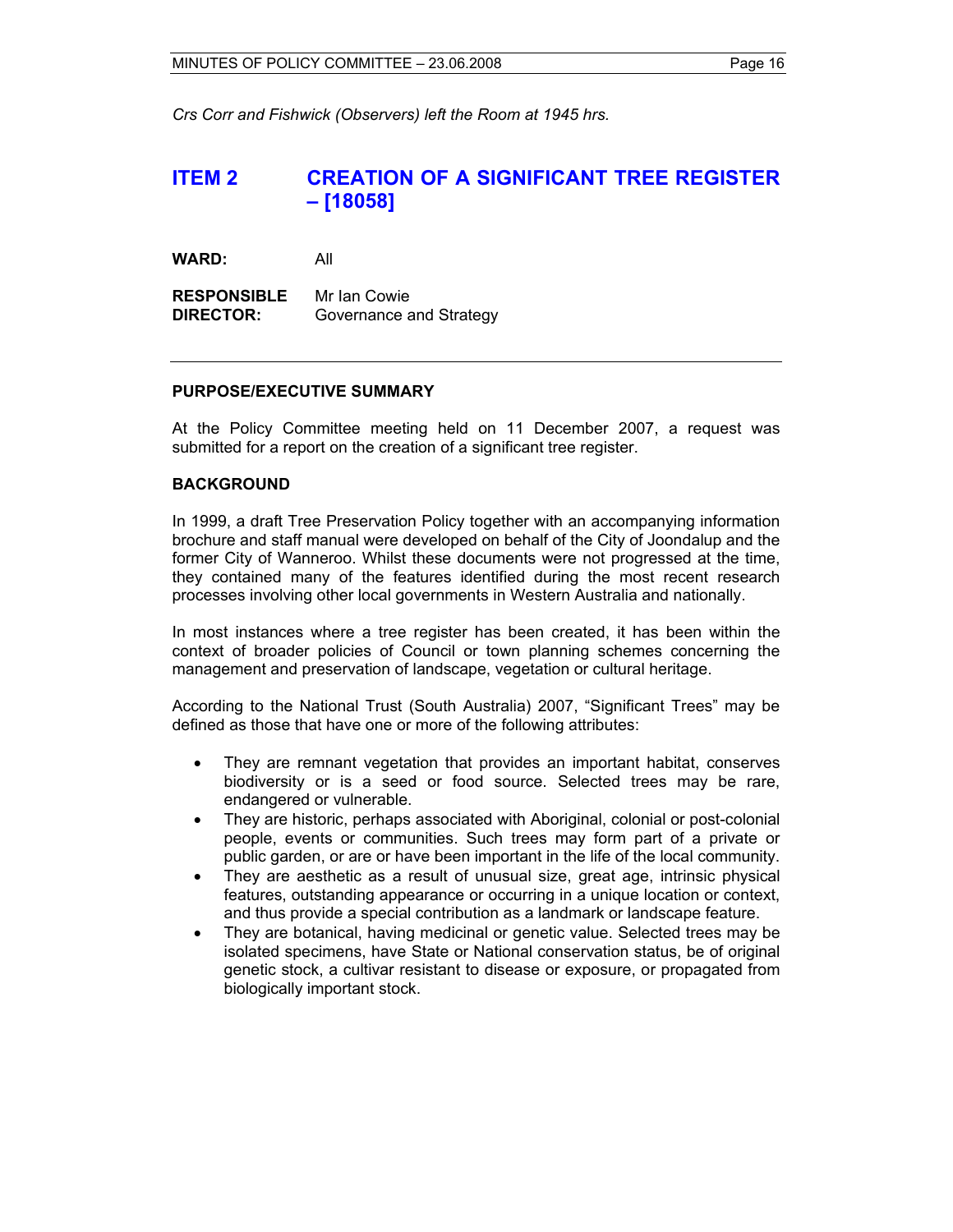Further, 'significant trees' may be found in public parks, reserves, streets, car parks, private and public gardens and in the following form/s:

- individual specimens, avenues or stands of trees or native vegetation;
- a landscape design, memorial arrangement or celebratory alignment;
- immature specimens, mature, post-mature or notably old.

At the national level, the Cities of Macquarie, Gosford and Randwick (NSW) and Frankston (VIC), have comprehensive documentation on tree registration. Of these three local governments, only one register does not appear to be linked to local Town/District Planning legislation. In the ACT, a tree register for trees of an 'exceptional value' on leased and unleased public land has been established under the provisions of the State Tree Protection Act 2005. Parts of this document could be adapted for the City's purposes as it provides useful definitions and clear procedures for creating a tree register that will have the effect of protecting and preserving the trees listed in it.

In Western Australia, the City of South Perth originally developed a tree register as a requirement of a Street Tree Management Plan (2003) and the local town planning policy whereby the details of all identified trees are placed on a database linked to GIS. Trees can be nominated for the register by officers or residents. Further, a method for determining the amenity valuation of each registered tree has been developed in the event that removal or damage occurs. This information can be used in circumstances where the City of South Perth wishes to take legal action.

The City of Mandurah is in the process of developing a tree register in alignment with the provisions of the local Town Planning Scheme 3. To date, consideration has been given to the nomination of trees on private property as well as in foreshore reserves and public parks and gardens. Further, that the process by which the 'significance' - or otherwise - of a nominated tree would be determined, would include site visits by an arborist and an officer.

One example of a process for determining the status of a nominated tree for a tree register is that of the City of Melville. A selection criteria adapted from the National Trust definition of 'significance' has been developed which includes a scoring system. Whilst using this method provides for some transparency in the decision-making process, specialist arboricultural and/or horticultural knowledge would be needed to score the items included in the selection criteria.

The City of Armadale has incorporated tree registration into the local Town Planning Scheme 4 (clause 7) and the Tree Preservation Planning Policy 2.4 sets out the requirements for the identification, registration, management and review of trees identified as significant. Again, it would seem that this policy has been informed by the work of the National Trust in this area.

#### **DETAILS**

Given the original work undertaken by the City in 1999 and the findings from the research process, there is an opportunity for the City to create a Significant Tree Register that is an effective tool for protecting and preserving environmental assets.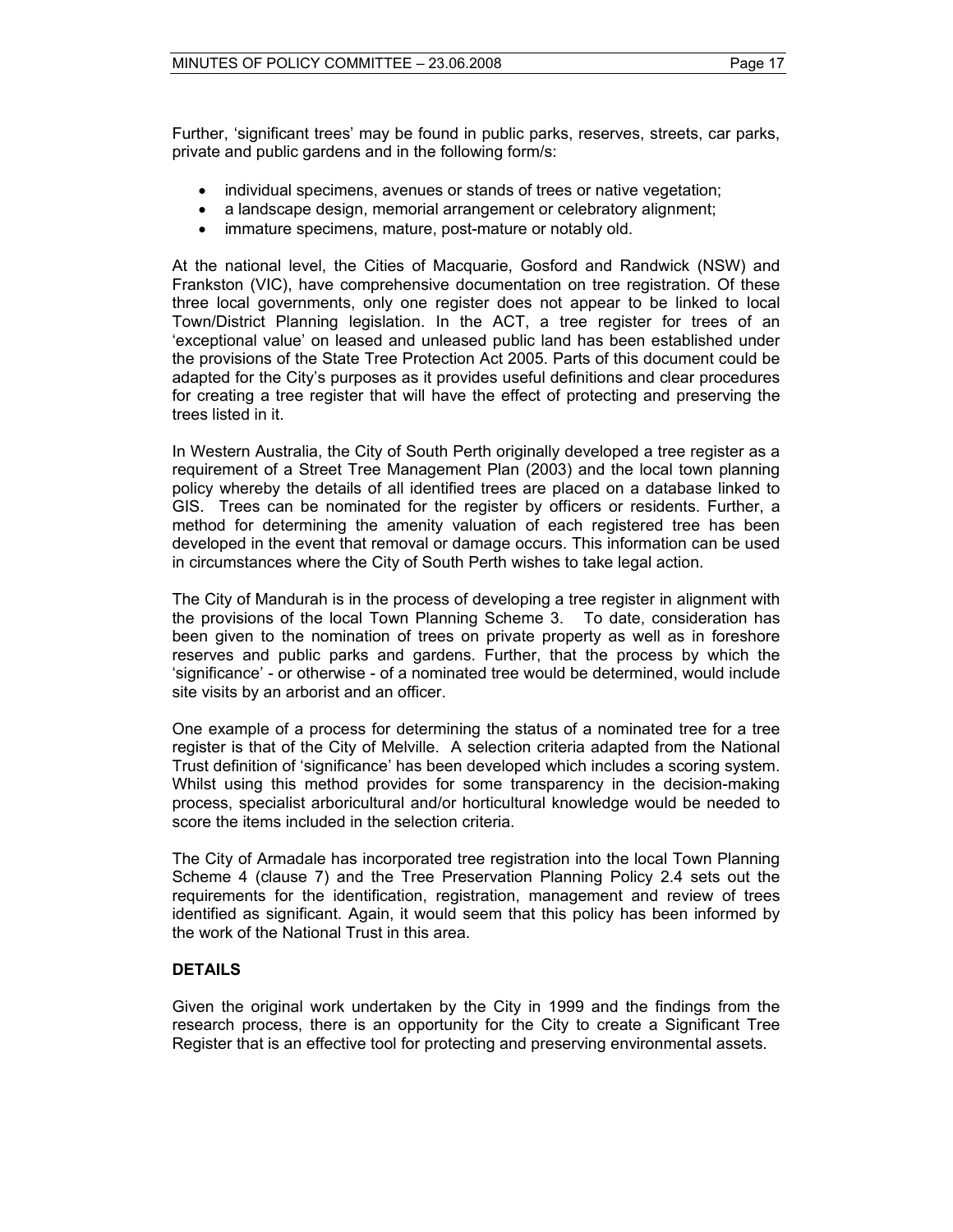Therefore, the recommended content for a Significant Tree Register for the City of Joondalup is as follows:

- A purpose statement which identifies why a Significant Tree Register has been created that can be included in the introduction to the document.
- Definitions of the term 'significant tree' so that categories can be established within a register e.g., Heritage, species, location/landmark significance.
- A nomination process setting out who may nominate a tree for inclusion in the register and how and when (frequency) a nomination may be made.
- An assessment process which includes selection criteria for determining which of the nominated trees may be accepted onto the register and the person/s responsible for assessing nominations.
- An advisement process including explaining the rationale for including a nominated tree in the tree register, the date from which that inclusion will be effective and what will occur as a result of that inclusion e.g., ongoing arrangements for the maintenance of the tree; amenity valuation of a tree; actions the City might take in circumstances where the tree is at risk of or has been damaged by a person or persons unknown.
- Prohibited activities with respect to trees included in the register are identified and the penalties for those activities are set out.
- Approved activities with respect to trees included in the register are identified and the process for seeking permission to carry out those approved activities is set out.

Further, reference to a Significant Tree Register and its operation should be incorporated into local town planning legislation.

### **Issues and options considered:**

There are a number of policy options available for establishing a tree register as an effective method for protecting and preserving significant trees in the City and these are set out as follows:

The Policy Committee could recommend to Council:

Option 1 That the establishment of a Tree Register be undertaken as part of the DPS2 review.

In this way, the protection and preservation of significant trees listed in a tree register would be addressed through local town planning legislation. This would enable the City to deal with significant trees on both public and private land.

Option 2 That the establishment of a Tree Register be considered as a scheme amendment to the current DPS2.

As in Option 1, the protection and preservation of significant trees listed in a tree register would be addressed through local town planning legislation. However the timeframe for implementing this option is likely to be shorter. This option would enable the City to deal with significant trees on both public and private land.

Option 3 That the establishment of a Tree Register is a requirement of a new local law.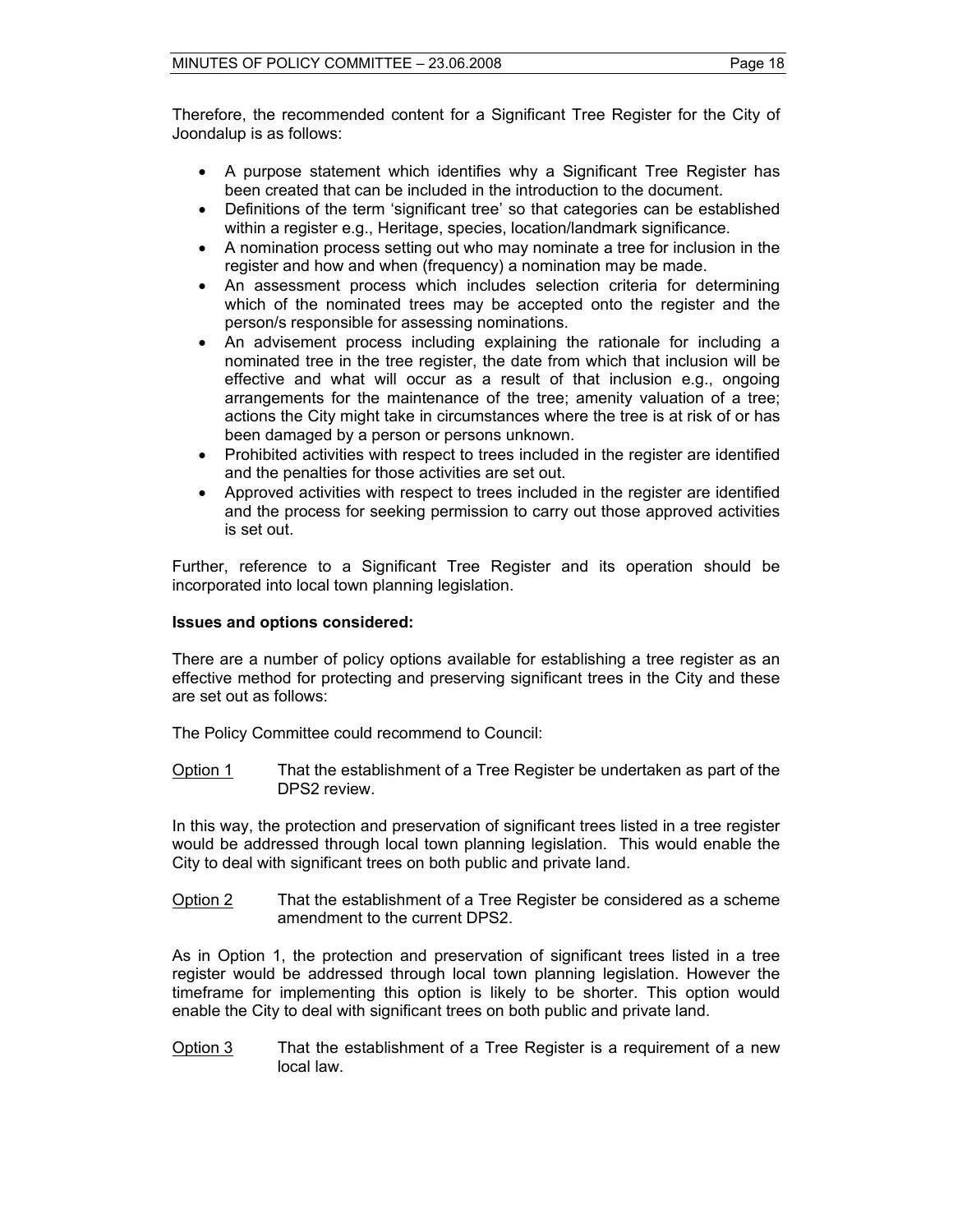In this way, the protection and preservation of significant trees listed in a tree register would be addressed through the provisions of a local law. This option would enable the City to deal with significant trees principally on public land.

Option 4 That the establishment of a Tree Register be included as a nonlegislative action within an endorsed plan for the City. The most appropriate plan would be within the Biodiversity Plan, which is scheduled for completion during 2008.

This option would not provide legislative protection and preservation for trees included in a tree register in the same way as the other options. However, the Biodiversity Plan would provide a suitable option as it will concern biodiversity management and conservation (including trees) on public and privately owned land. It should be noted however that the City has no general jurisdiction over private land and thus will only be able to register trees on private land by gaining the consent of the land owner to do so under this option.

#### **Link to Strategic Plan:**

Key Focus Area: Caring for the Environment

#### **Legislation – Statutory Provisions:**

N/A

#### **Risk Management considerations:**

In the event that a Significant Tree Register is developed without being incorporated in local planning policy or by creating a new local law, it will not be possible to protect and preserve registered trees on a legal basis.

#### **Financial/Budget Implications:**

Administration of a nominations, assessment and advisement process would require the input of an administrative officer and/or the expertise of horticulturalists/arborists. The costs would be dependent on the frequency with which nominations were sought and the number of nominations received for processing and assessment.

#### **Policy implications:**

In the event that the Policy Committee recommends Option 2 the pertinent sections of the current DPS2 will need to be amended to reflect this. If Option 1 is selected, those sections will need to be developed.

#### **Regional Significance:**

Not applicable

#### **Sustainability implications:**

By developing and maintaining a Significant Tree Register which can be used as the basis for the protection and preservation of selected trees, the City will be contributing to local sustainability.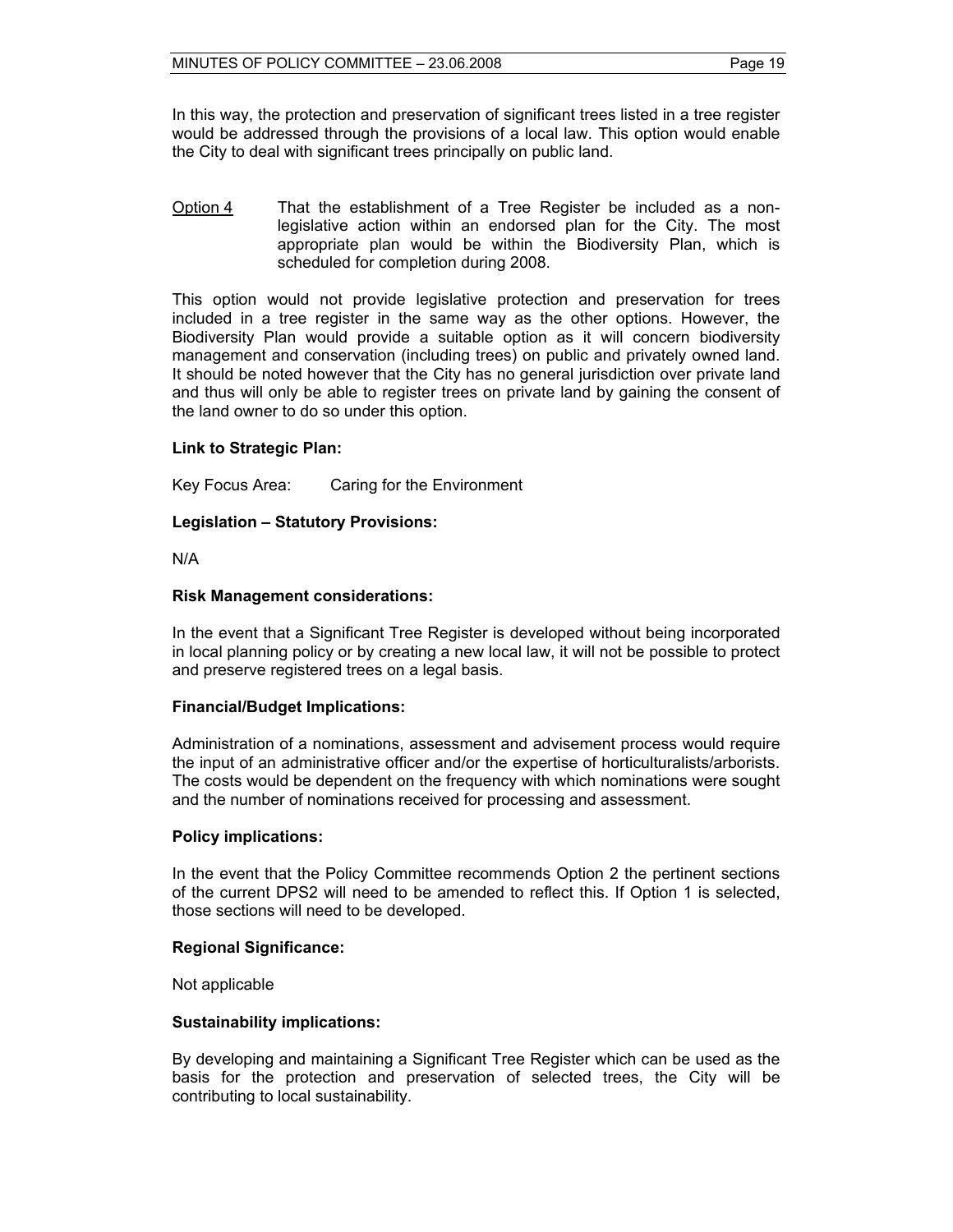#### **Consultation:**

It is envisaged that the establishment of a Significant Tree Register would involve public input at the nominations phase. Introducing a Register through a legislative mechanism will involve the statutory consultation requirements.

#### **COMMENT**

Of the four options identified, Option 4 is recommended. This is because the issue of registering and protecting significant trees on a statutory basis can be highly contentious within the community and can consume considerable resources. A voluntary system is considered less onerous for both the community and for the City to administer. Introducing such a requirement legislatively could also generate negative and highly undesirable actions within the community including people cutting down significant trees in advance of the legislative provisions taking effect.

During the process of researching current provisions for Significant Tree Registers with other local governments it was noted that, in a number of cases, existing registers were neither maintained nor used as a reference point for planning applications.

For a register to be effective, it must not only be current, but linked to organisational data systems for the following reasons. Firstly, so that information about individual trees (including location and amenity value) can be accessed easily and secondly, so that this information can be used operationally so as to guide:

- (a) The ongoing management of a tree
- (b) Development applications, and
- (c) The terms under which legal action may be taken by Council as a result of damage or unauthorised removal.

#### **ATTACHMENTS**

Nil

#### **VOTING REQUIREMENTS**

Simple Majority

**MOVED Cr Hollywood SECONDED Cr Macdonald that the Policy Committee RECOMMENDS Option 4 to Council, namely: That the establishment of a Tree Register be included as a non-legislative action within an endorsed plan for the City such as the Biodiversity Plan, which is scheduled for completion during 2008.** 

Discussion ensued.

#### The Motion was Put and **CARRIED** (4/0)

**In favour of the Motion:** Crs Hollywood, Macdonald and Norman, Mayor Pickard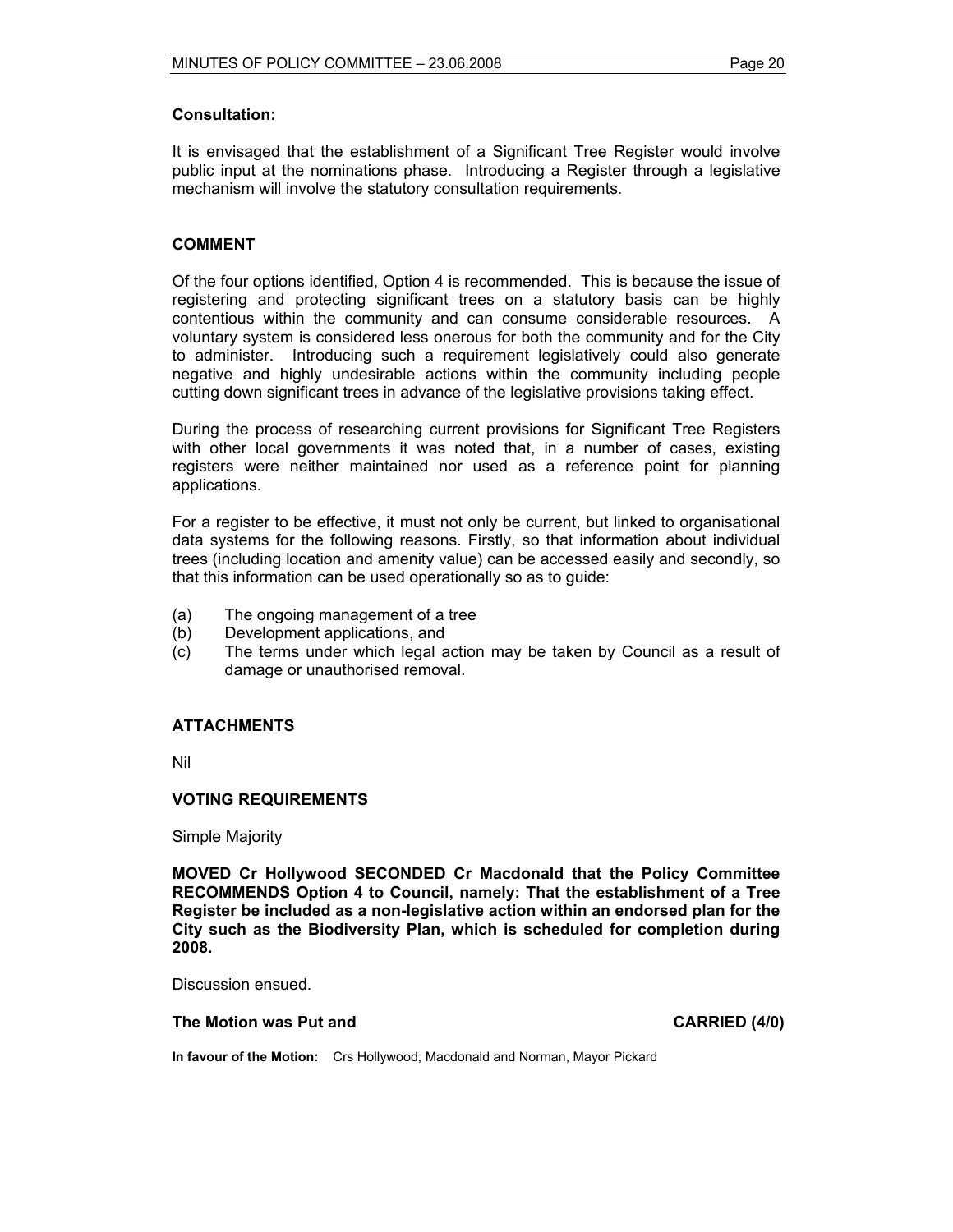## **ITEM 4 AMENDED POLICY 3-1 CHILD CARE CENTRES – TO CONSIDER FOLLOWING ADVERTISING – [85510]**

**WARD:** All

**RESPONSIBLE** Mr Clayton Higham **DIRECTOR:** Planning and Community Development

#### **PURPOSE/ EXECUTIVE SUMMARY**

The purpose of this report is for the Policy Committee to consider the results of public advertising of draft amended Policy 3-1 Child Care Centres.

#### **BACKGROUND**

On 25 March 2008, the Policy Committee considered draft amendments to Policy 3-1 Child Care Centres, to bring the policy into line with community expectations and assist in the assessment of child care centre applications. The issues of amenity, appropriate location, traffic and car parking, noise attenuation, operating hours and location of outdoor play areas were included in the amended policy.

Council subsequently resolved at its meeting held on 15 April 2008 to initiate public advertising of the amended Policy 3-1 for a period of 35 days (Item CJ052-04/08 refers).

#### **DETAILS**

A summary of the proposed amendments to the Child Care Centre Policy is provided below:

- Increased focus on amenity issues;
- Building setback requirements to be consistent with District Planning Scheme  $N<sub>0</sub>$  2.
- Clarification of where Child Care Centres are suitable in terms of the road hierarchy.
- Car parking and access requirements to be clarified and expanded;
- Additional provisions relating to operating days and hours, and outdoor play areas.

Council is required to consider any submissions received and determine if it is prepared to adopt the amended policy.

#### **Issues and options considered:**

The options available to Council are:

- Adopt amended Policy 3-1 Child Care Centres, without modifications.
- Adopt amended Policy 3-1 Child Care Centres, with modifications.
- Not adopt amended Policy 3-1 Child Care Centres.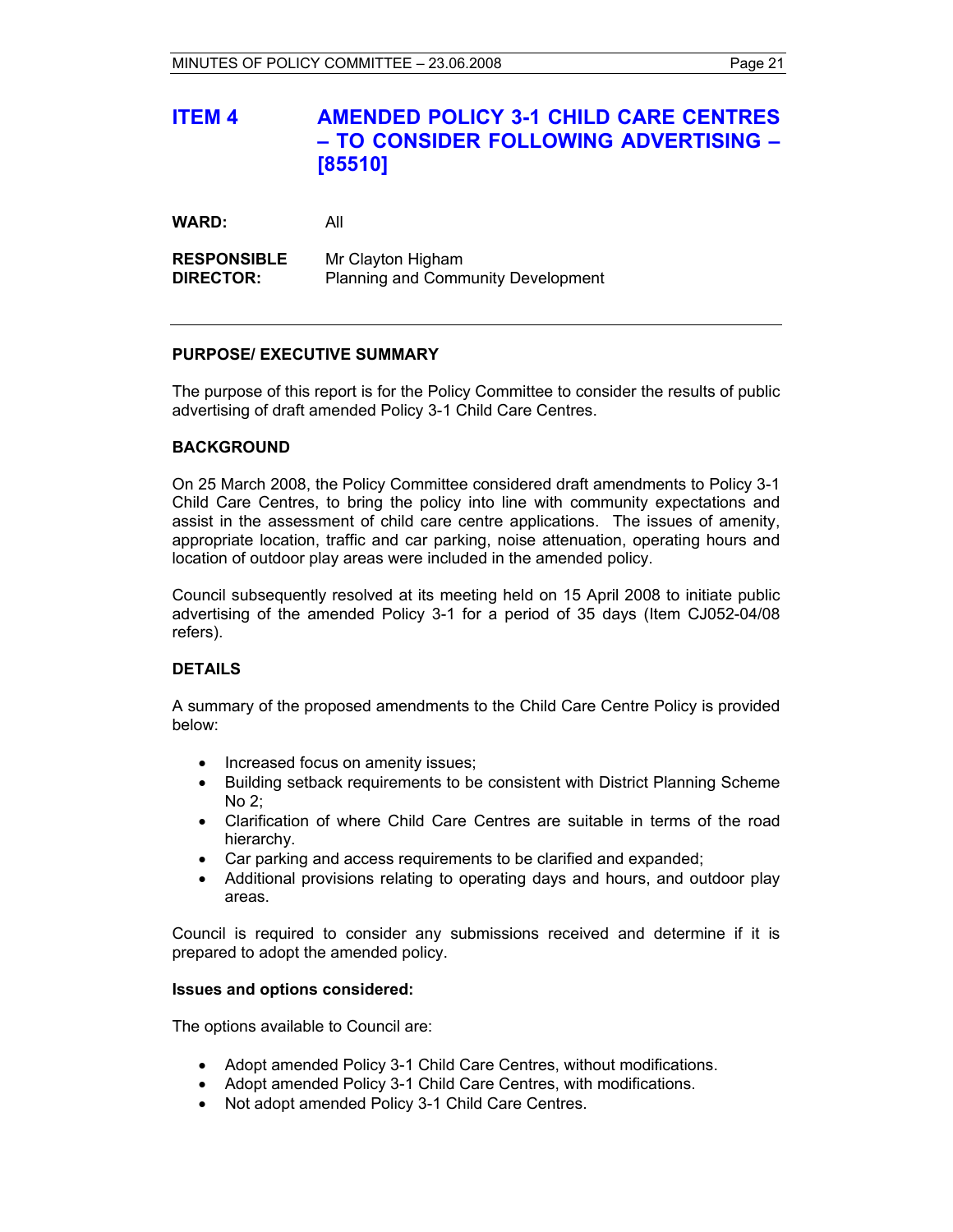#### **Link to Strategic Plan:**

The following objective of the City's Strategic Plan 2008-2011 applies to this report:

Objective 4.1 To ensure high quality urban development within the City.

#### **Legislation – Statutory Provisions:**

Clause 8.11 of the City of Joondalup's District Planning Scheme No 2 enables Council to prepare, amend and add to local planning policies that relate to any planning and development matter within the Scheme area.

#### **Risk Management considerations:**

Not applicable

#### **Financial/Budget Implications:**

Not applicable

#### **Policy implications:**

Not applicable

#### **Regional Significance:**

Not applicable

#### **Sustainability implications:**

Not applicable

#### **Consultation:**

The amended Policy 3-1 was advertised for a period of 35 days, commencing on 24 April and closing on 29 May 2008. Advertising was undertaken in the form of an advertisement placed in the Joondalup Times for two consecutive weeks, and on the City's website.

Upon closure of advertising, no submissions had been received.

#### **COMMENT**

The proposed amended Policy 3-1 will clarify suitable locations for Child Care Centres, setbacks, car parking and access requirements, amenity and Council's exercise of discretion. It includes car parking requirements for large Centres, operating days and hours, additional provisions relating to outdoor play areas to improve the safety of the children, clarification of policy application in the residential zones, noise attenuation measures and avoidance of adverse impacts.

In view of no submissions being received during the public advertising period, it is recommended that the Policy Committee recommends to Council that it adopts amended Policy 3-1, without modification.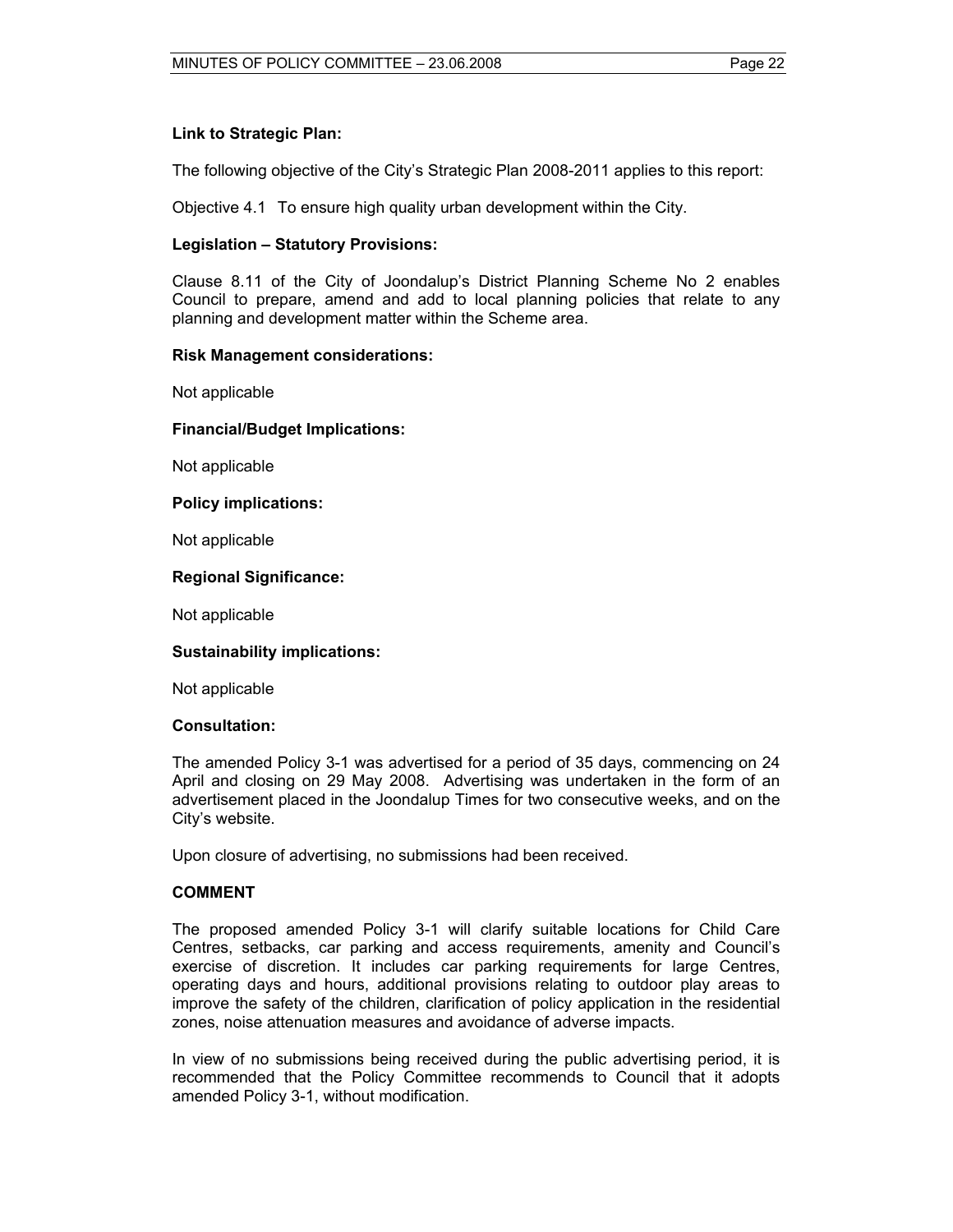#### **ATTACHMENTS**

Attachment 1 Draft Amended Policy 3-1 -Child Care Centres

#### **VOTING REQUIREMENTS**

Simple Majority

**MOVED Mayor Pickard SECONDED Cr Norman that the Policy Committee RECOMMENDS that Council, in accordance with Clause 8.11 of the City of Joondalup's District Planning Scheme No 2, ADOPTS as final amended Council Policy 3-1 Child Care Centres, without modification, as shown in Attachment 1 to this Report.** 

Discussion ensued.

#### **The Motion was Put and CARRIED (3/1) CARRIED (3/1)**

**In favour of the Motion:** Crs Hollywood and Norman, Mayor Pickard **Against the Motion:** Cr Macdonald

## **ITEM 5 DRAFT POLICY 3-7 SIGNS – [01907, 85510]**

**WARD:** All

**RESPONSIBLE** Mr Clayton Higham **DIRECTOR:** Planning and Community Development

#### **PURPOSE/EXECUTIVE SUMMARY**

The purpose of this report is to provide a draft Signs Policy for consideration by the Policy Committee. It is recommended that Council initiates public advertising on draft Policy 3-7 Signs.

#### **BACKGROUND**

Planning applications as well as sign licences are required for signage within the City. There is no policy to guide the extent and location of various forms of signage within the City. Signs are currently considered under the provisions of the City's Signs Local Law (1999), however, this focuses on safety and maintenance issues. Planning applications are therefore assessed on the merits of the proposal.

On 28 August 2007 Council resolved that a report be prepared for the Policy Committee on business signage. The Policy Committee considered an initial report at its meeting held on 8 October 2007, highlighting key aspects to be considered in the draft policy, including limitations on certain types and sizes of signs, minimising visual clutter and the impacts on building facades. Specifically, the Policy Committee noted that: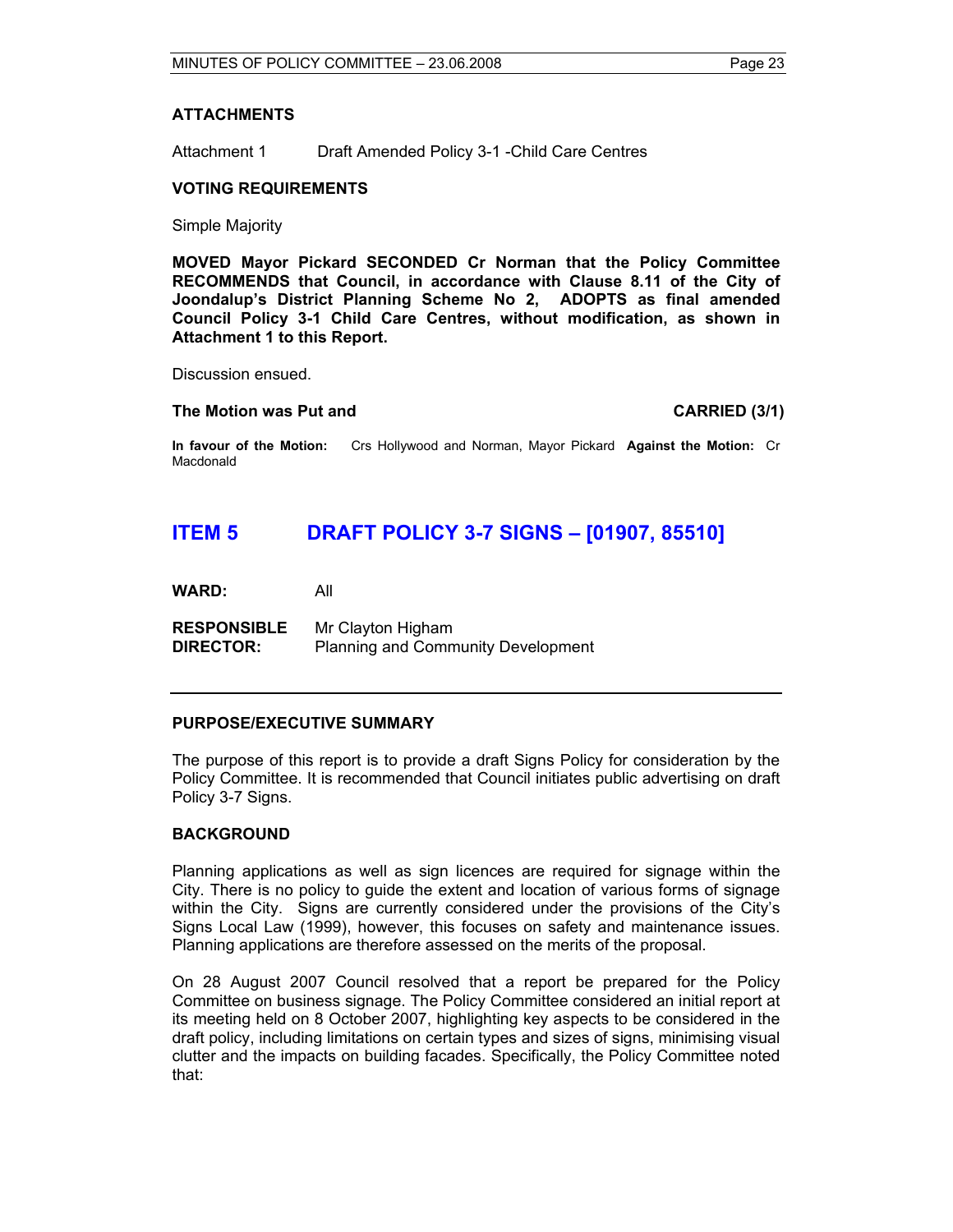- *"1 the development of a Signs Policy is underway, and when completed the draft policy will be presented to the Policy Committee for consideration;*
- *2 that the following issues will be considered in formulating the Policy:* 
	- *Limiting certain types of signs to particular land uses*
	- *Regulating the amount of building façade that can be covered by signage*
	- *Providing parameters to regulate on-roof signage and minimising the impact of that (for example within the Joondalup City Centre on-roof signage is generally not approved).*
	- *Limiting the amount of signage to avoid "clutter" on a building*
	- *Providing prescriptive limits for the maximum size of types of signage including:* 
		- *(a) pylon signs*
		- *(b) panel signs*
		- *(c) free standing hoardings*
		- *(d) product displays*
	- *Encouraging multi panel shared pylon signs in lieu of individual signs*
	- *Regulating and providing reasonable limits on temporary signage*
	- *Regulating inflatable balloon signage*
	- *Illumination of signs*
	- *Public safety and amenity."*

Planning applications for signage are considered on the merits of the proposal and in accordance with the objectives of DPS2 relating to advertising signage, being:

- (a) to ensure that the visual quality and character of particular localities and transport corridors are not eroded;
- (b) to achieve advertising signs that are not misleading or dangerous to vehicular or pedestrian traffic;
- (c) to minimize the total area and impact of outdoor advertising commensurate with the realistic needs of commerce for such advertising;
- (d) to prohibit outdoor advertising which is considered to be superfluous or unnecessary by virtue of their colours, height, prominence, visual impact, size, relevance to the premises on which they are located, number and content;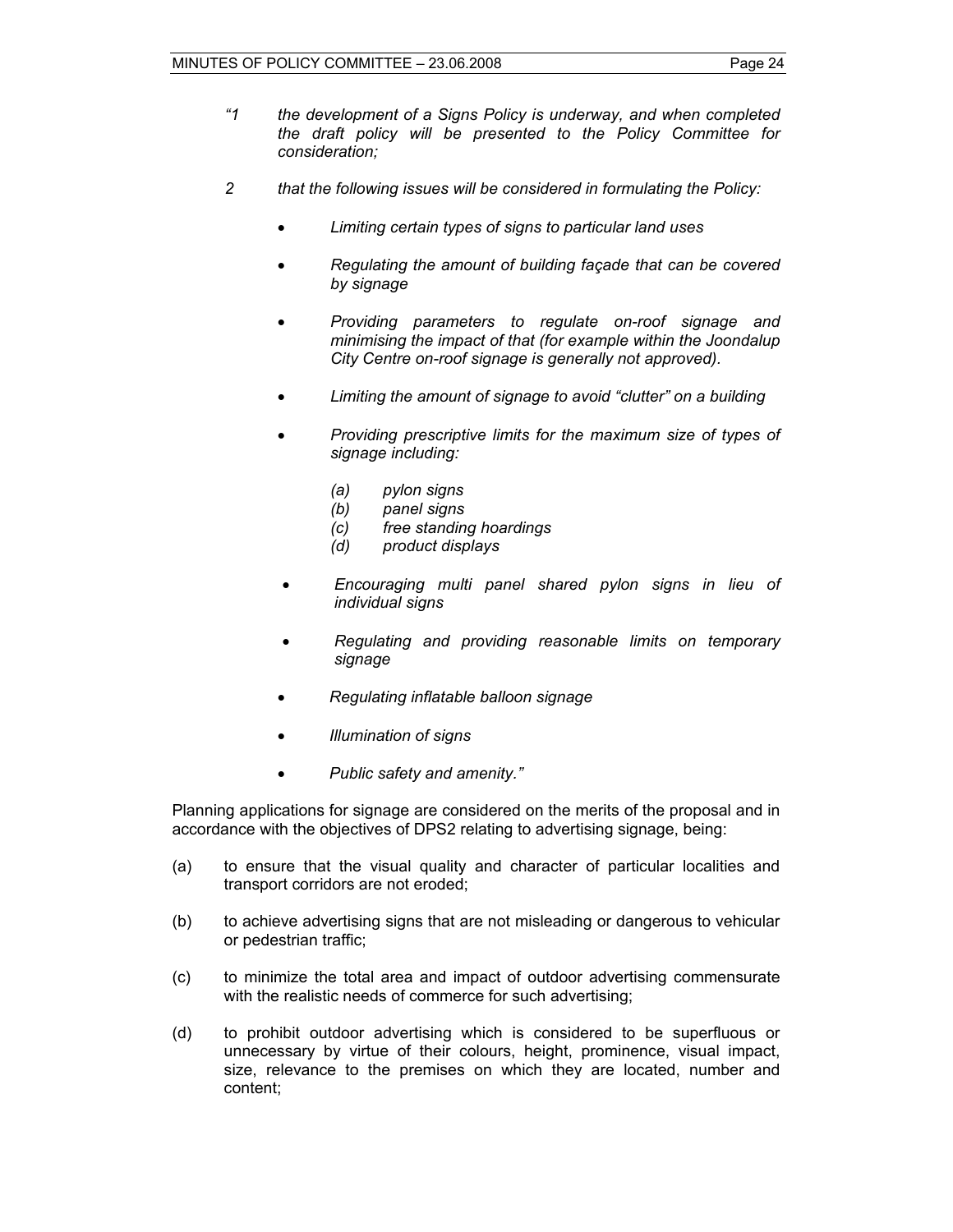- (e) to reduce and minimise clutter; and
- (f) to promote a high standard of design and presentation in outdoor advertising.

Clause 5.1.5 of DPS2 states that planning approval is not required for advertisements listed in Schedule 4 – Exempted Advertisements. Exempted signs are based on the provisions of the Signs Local Law and include, but are not limited to, the following, within certain specifications:

- direction signs,
- property disposal (real estate sale) signs,
- building names
- signs and plates advertising the name and business of an occupier.

#### **DETAILS**

A draft policy has been prepared in accordance with the objectives of DPS2 and to address the issues raised by the Policy Committee, including recognising and enabling a reasonable degree of signage to support business uses (Attachment 1). As signage can raise amenity concerns, particularly in terms of visual impacts, it is considered prudent for Council to consider common forms of signage within all areas of the City, not just within business areas. Consequently, the draft planning policy at Attachment 1 covers all areas.

#### **Issues and options considered:**

The options available to Council are:

- Accept draft Policy 3-7 for consultation.
- Refuse to accept Policy 3-7.
- Accept draft Policy 3-7, with modifications, for consultation.

#### **Link to Strategic Plan:**

The following objective in the City's Strategic Plan 2008-2011 is applicable to this report:

Objective 4.1 To ensure high quality urban development within the City.

#### **Legislation – Statutory Provisions:**

Clause 8.11 of the City of Joondalup's District Planning Scheme No 2 (DPS2) enables Council to prepare, amend and add to local planning policies that relate to any planning and development matter within the Scheme area.

Should Council adopt a draft policy or an amendment to a policy, the proposal is required under clause 8.11 to be advertised for a period of not less than 21 days. Advertising is undertaken by way of a notice published once a week for two consecutive weeks in a local newspaper, as well as on the City's website, giving notice where the draft policy or amendment may be inspected. Significant stakeholders such as the Joondalup Business Association may also be invited to contribute during the consultation stage.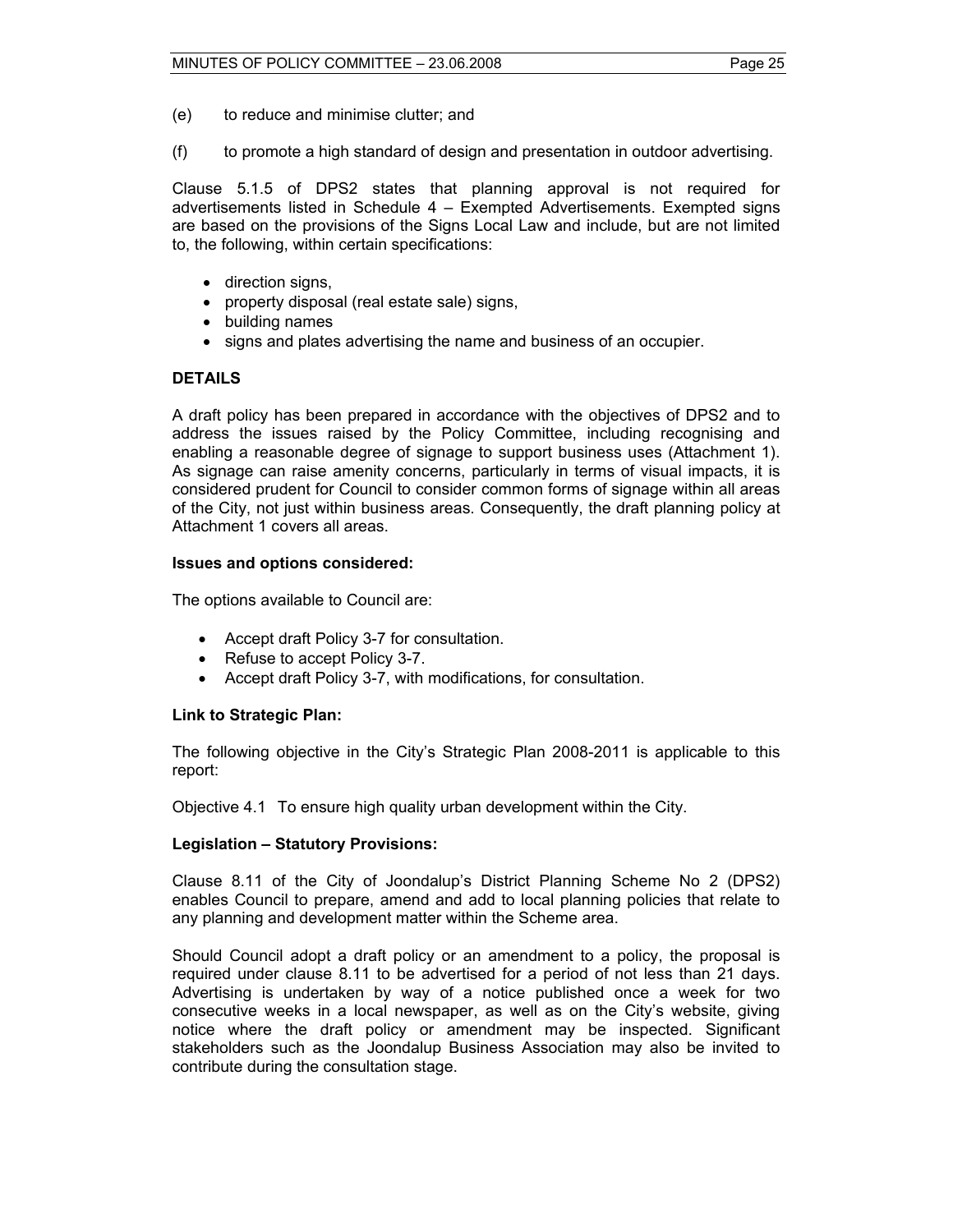#### **Risk Management considerations:**

Not applicable

#### **Financial/Budget Implications:**

Not applicable

#### **Policy implications:**

This report proposes a new policy.

#### **Regional Significance:**

Not applicable

#### **Sustainability implications:**

Not applicable

#### **Consultation:**

In the event that Council adopts the draft policy for the purpose of initiating advertising, it is recommended that the proposal be advertised for a minimum period of not less than 21 days. Upon completion of advertising, Council is required to consider all submissions and proceed to either adopt or not adopt the policy. There is no requirement under DPS2 for local planning policies to be forwarded to the Western Australian Planning Commission (WAPC) for approval, however a copy of the policy may be forwarded if its provisions affect the interests the WAPC.

#### **COMMENT**

At its October 2007 meeting, the Policy Committee recommended that a number of issues be addressed in the draft policy. Each issue is listed below with a comment on how this has been addressed.

#### Limiting certain types of signs to particular land uses

The draft policy relates to the common forms of signage that are seen throughout the City of Joondalup. The provisions indicate particular types of signs that can be erected so as to complement associated land uses.

#### Regulating the amount of building façade that can be covered by signage

The draft policy sets out provisions for wall and window signs in terms of the area of signage allowable. Other types of signs that project from walls or are attached to verandahs are covered in the draft policy.

#### Providing parameters to regulate on-roof signage and minimising the impact of that

Given the potential negative impact of roof signs on visual amenity, the draft policy does not encourage this type of signage and proposes they not be permitted.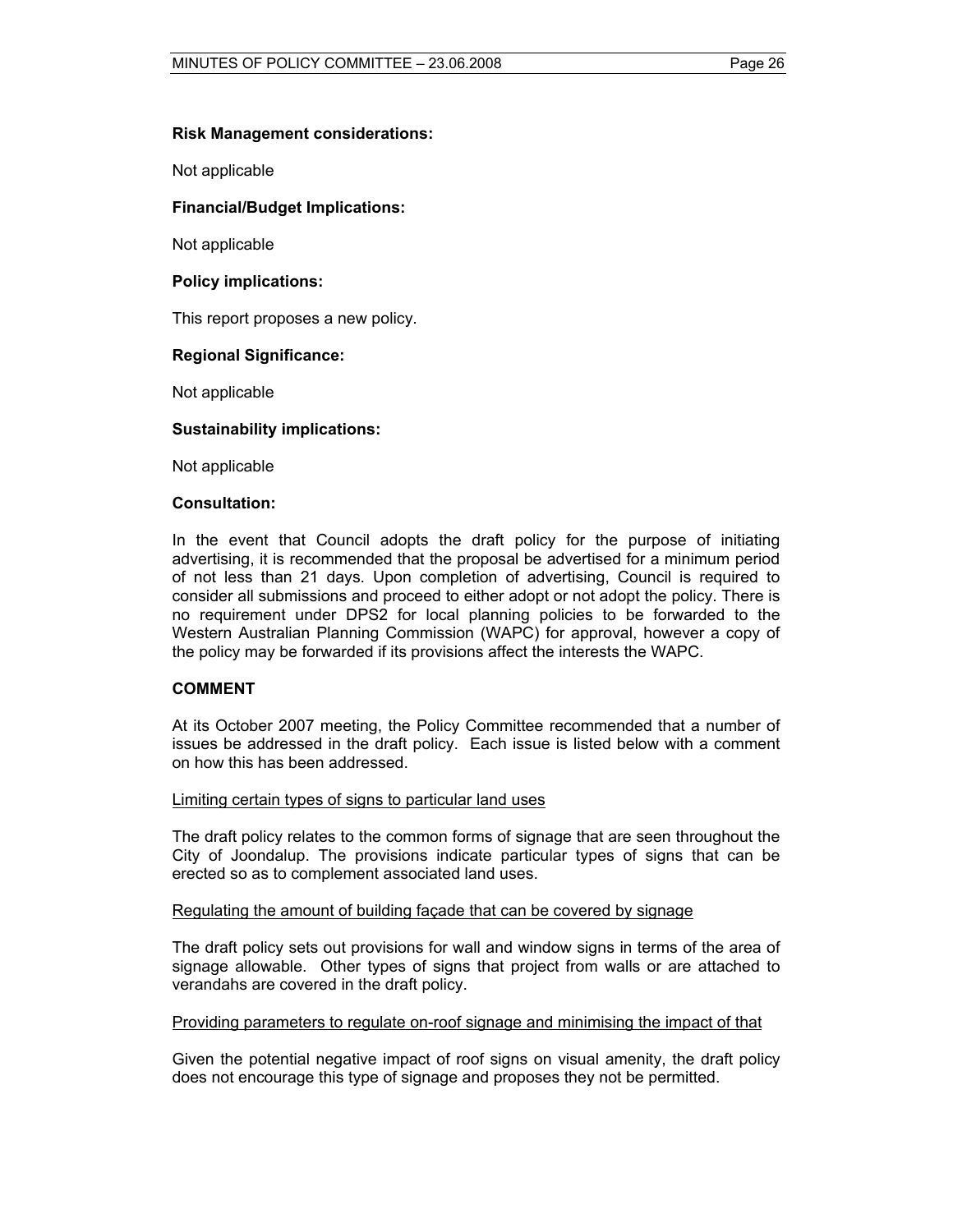#### Limiting the amount of signage to avoid 'clutter' on a building

Avoidance of visual clutter is a key objective that has been addressed in the draft policy through limitations on the size and number of signs in relation to the building elevation.

#### Providing prescriptive size limits for signs, including pylon, panel and product display signs and hoardings

Provisions have been included in the draft policy for pylon and product display signs. Panel signs are known as monolith signs and guidelines have been provided for this type of signage.

Due to the potential negative visual impacts of hoardings and the lack of businesses within the City (such as car sales yards) that would normally utilise this type of signage, hoardings are not separately identified in the draft policy. Wall panels, which are considered an acceptable type of hoarding, are incorporated under the definition of wall signs.

#### Encouraging multi panel shared signs in lieu of individual signs

Pylon signs providing for multiple businesses to be included in one space are appropriate for large premises containing multiple tenancies. Provisions relating to the number and size of composite pylon signs, based on the provisions of signs policies adopted by similar metropolitan local government authorities, have been included in the draft policy.

#### Regulating and providing reasonable limits on temporary signage

In recognition of the visual impacts, the draft policy proposes that provisions for temporary signage should not differ from provisions for permanent signage of the same nature. Guidance is proposed for signage that relates to estate development, display homes, real estate home opens, real estate sales, inflatable, banner and community information and portable signs, and trade displays. The permitted duration of approved temporary signs depends on the type, extent and details of the proposal.

#### Illumination of signs

Illumination of signage has been addressed in the draft policy, however, it does not address details of voltage or wattage. Illuminated signs in residential areas are suggested to be inappropriate under the draft policy.

#### Public safety and amenity

The existing Signs Local Law is focused on safety and the maintenance of signage. In addition, a Building Licence is required for erection of signs to ensure stability. The draft policy refers to safety and amenity objectives and provides guidance on the location and extent of signage within the City.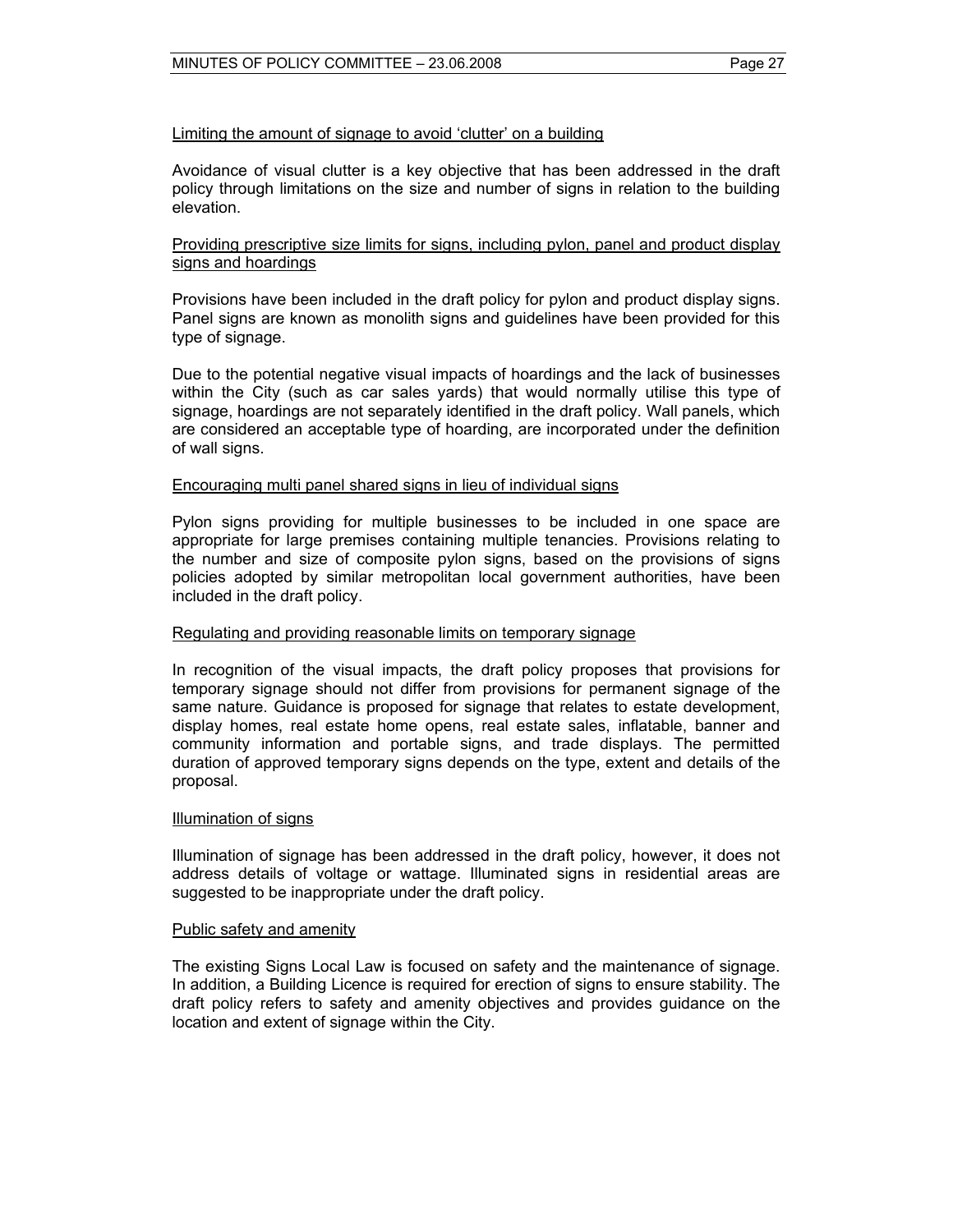#### General requirements

Signage is not supported in residential areas, with home businesses, child care centres and consulting rooms being the exceptions. Where certain types of signage may be permitted in residential areas, the draft policy provides different requirements where appropriate.

#### **ATTACHMENTS**

Attachment 1 Draft Policy 3-7 – Signs

#### **VOTING REQUIREMENTS**

Simple Majority

#### **OFFICER'S RECOMMENDATION**

That the Policy Committee RECOMMENDS that Council, in accordance with Clause 8.11 of the City of Joondalup's District Planning Scheme No 2, ADVERTISES the draft Council Policy 3-7 - Signs, as shown in Attachment 1 to this Report for public comment for a period of thirty five (35) days.

**MOVED Cr Hollywood SECONDED Cr Norman that the Policy Committee RECOMMENDS that Council, in accordance with Clause 8.11 of the City of Joondalup's District Planning Scheme No 2, ADVERTISES the draft Council Policy 3-7 - Signs, as shown in Attachment 1 to this Report for public comment for a period of thirty five (35) days, subject to deletion of the provisions for portable signs and replacement with the statement that** *"Portable signs are not permitted within the City of Joondalup".* 

Discussion ensued. It was requested that the Policy include details of signs that are exempt under DPS2.

Information will be provided to Elected Members in relation to the size of monolith signs used by McDonald's Restaurants.

#### **The Motion was Put and CARRIED (4/0) CARRIED** (4/0)

**In favour of the Motion:** Crs Hollywood, Macdonald and Norman, Mayor Pickard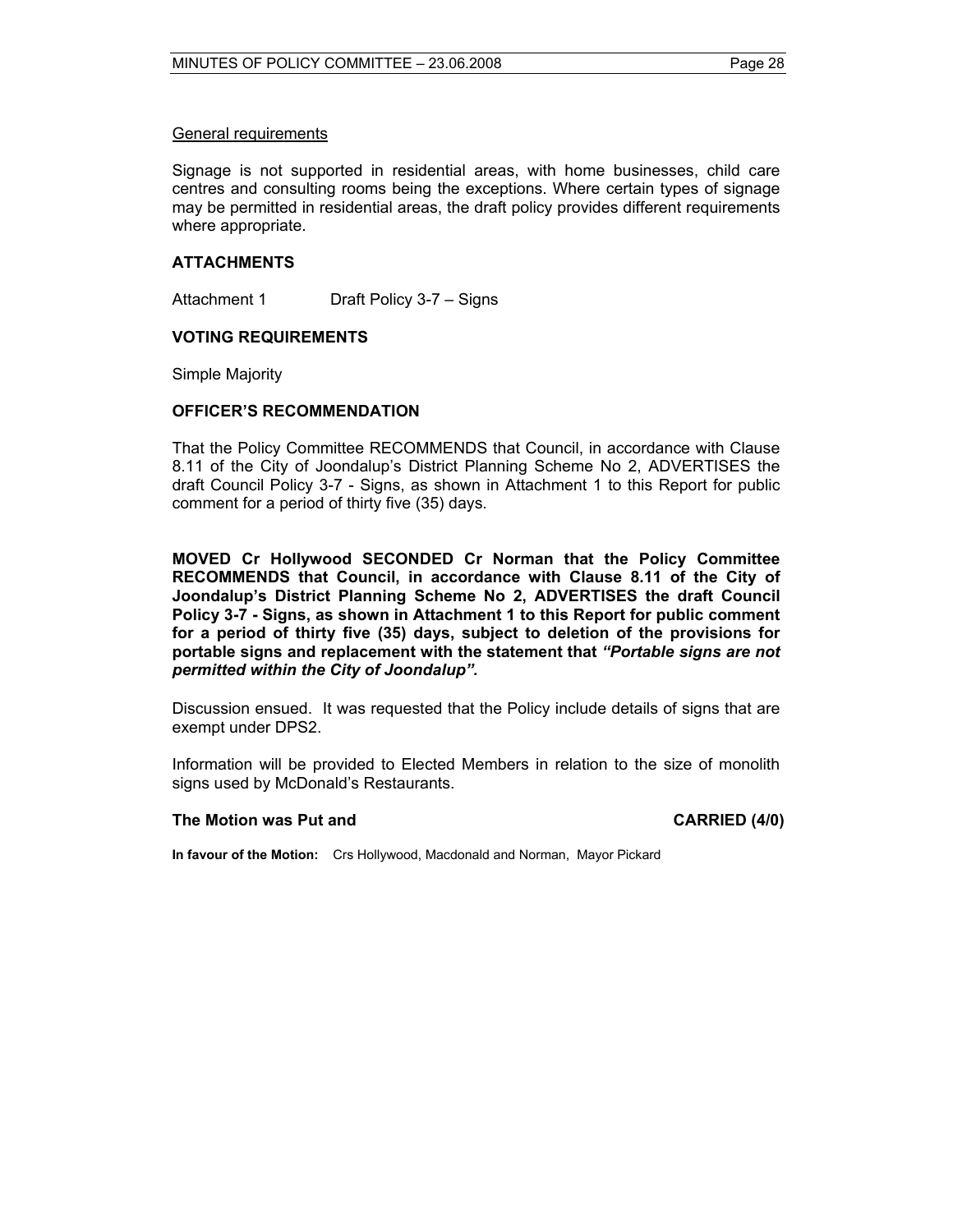## **ITEM 6 REPORT TO POLICY COMMITTEE – NOISE – [01352, 16980]**

**WARD:** All

**RESPONSIBLE** Mr Clayton Higham **DIRECTOR:** Planning and Community Development

#### **PURPOSE/EXECUTIVE SUMMARY**

The purpose of this report is to provide information regarding noise disturbances. This matter is governed by legislation and no noise policies exist at the City of Joondalup. However, the City has a number of administrative procedures which guide the technical management of noise complaints including liaison with complainants and alleged offenders.

#### **BACKGROUND**

The Environmental Protection (Noise) Regulations 1997 establish standards for acceptable levels of noise generation (attachment 1 summarises these). The Regulations also prescribe the need for qualified officers to be empowered to measure noise scientifically, within prescribed standards. Local Government can use these Regulations to resolve noise issues. Delegated authority allows for Local Government to administer these Regulations in order to address issues relating to noise.

The Regulations provide methods for the calculation and assessment of sound levels. The Regulations provide a tool for dealing with noise breaches and any Local Authority has discretion as to whether to take action under the Regulations.

Noise issues are addressed on a case by case basis taking into consideration the type, duration and frequency of the noise, the time of day it occurs, its contribution to overall noise levels and whether it unreasonably interferes with the amenity of the complainant.

The City does not have policies relating to noise as issues relating to noise are controlled by the Act and Regulations. A Local Government has no power to extend requirements where these are specifically set by the State Government through legislation. Consequently, a Local Government's major decision making in this area relates to its commitment to respond to noise complaints and to prosecute where breaches are identified. The penalty for breaching the Regulations is up to \$500 where an infringement notice is issued or up to \$62,500 to an individual for a breach of an environmental protection notice if taken to court.

Procedures have been developed over time to ensure that this (sometimes very emotive) issue is managed fairly and objectively. Attachment 2 displays a flow chart that illustrates the standard procedure for dealing with noise complaints.

The City regularly liaises with the Department of Environment and Conservation with respect to noise issues and to share views on how the Regulations are administered.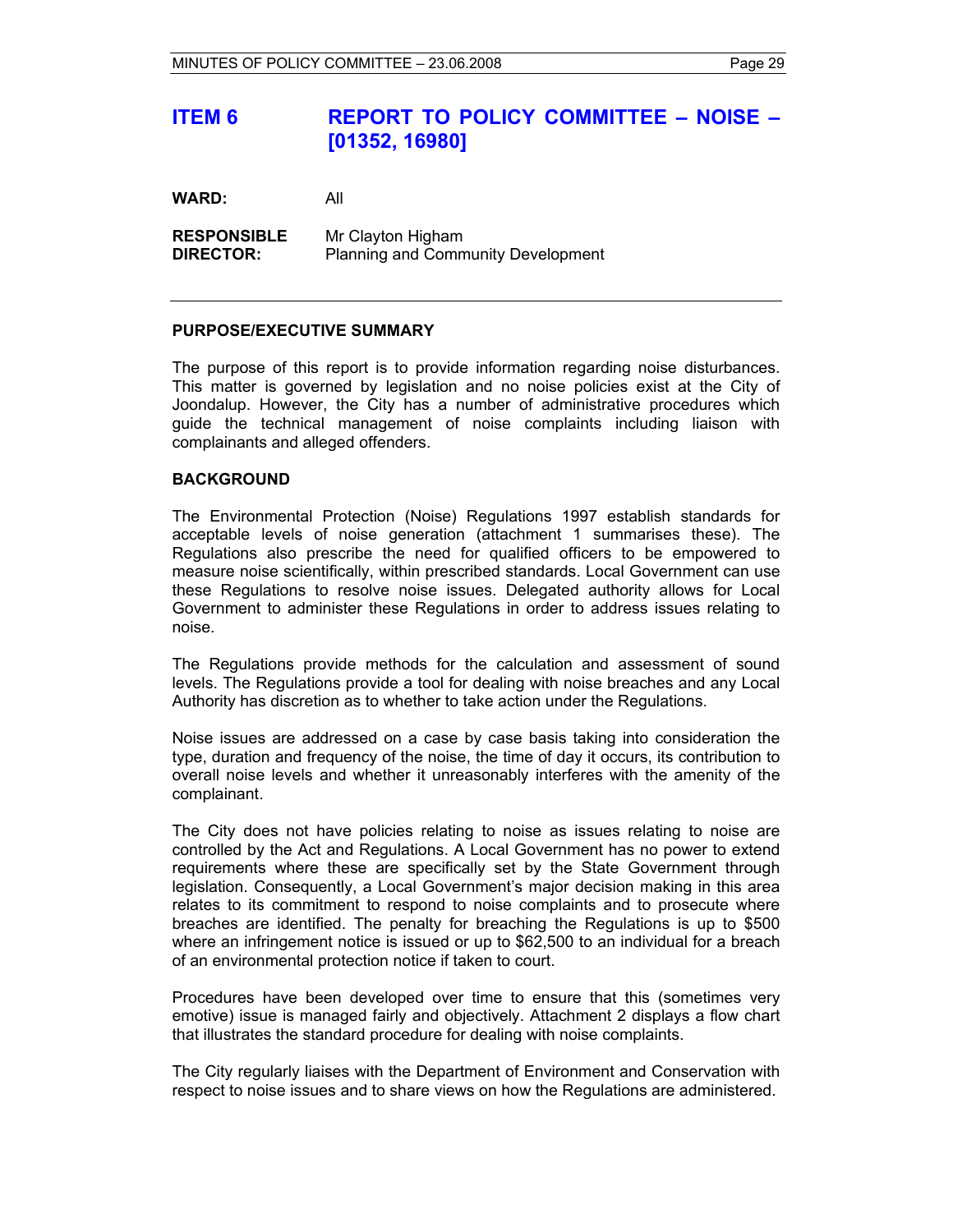It is noted that the Regulations are not intended to curtail the normal and reasonable activities of people enjoying the use of their property.

#### **Link to Strategic Plan:**

Strategy 5.2.3 – The City provides efficient and effective environmental health and immunisation services.

#### **Legislation – Statutory Provisions:**

Environmental Protection Act 1986 Environmental Protection (Noise) Regulations 1997

#### **Risk Management considerations:**

Not applicable

#### **Financial/Budget Implications:**

Not applicable

#### **Policy implications:**

The control of noise issues are governed by legislation. No further policies exist in relation to noise.

#### **Regional Significance:**

Not applicable

#### **Sustainability implications:**

Not applicable

#### **Consultation:**

Not applicable

#### **COMMENT**

For the Policy Committee to consider this report and determine, in light of the information presented, whether it would like additional information or whether it would like the City to lobby for a change to the Regulations.

#### **ATTACHMENTS**

| Attachment 1 | Summary of Environmental Protection (Noise) Regulations |
|--------------|---------------------------------------------------------|
| Attachment 2 | Noise Procedure Flow Chart                              |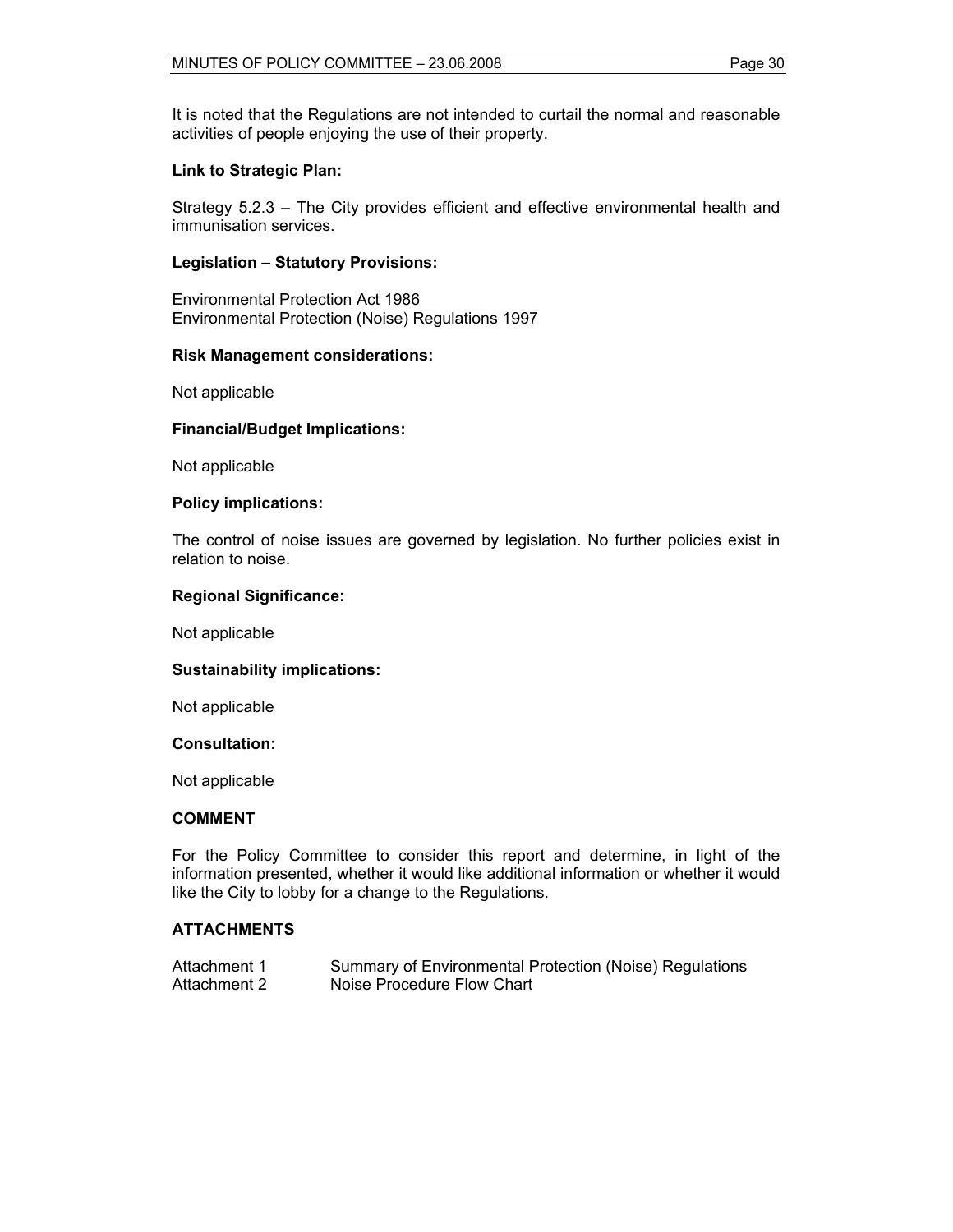#### **MOVED Cr Norman SECONDED Cr Macdonald that the Policy Committee NOTES the contents of this Report.**

It was requested that the City prepare a fact sheet in relation to Noise.

#### The Motion was Put and **CARRIED** (4/0)

**In favour of the Motion:** Crs Hollywood, Macdonald and Norman, Mayor Pickard

#### **MOTIONS OF WHICH PREVIOUS NOTICE HAS BEEN GIVEN**

Nil.

#### **REQUESTS FOR REPORTS FOR FUTURE CONSIDERATION**

Nil.

#### **CLOSURE**

There being no further business, the Presiding Person declared the Meeting closed at 2035 hrs; the following Elected Members being present at that time:

> Cr Kerry Hollywood Cr Marie Macdonald Cr Mike Norman Mayor Troy Pickard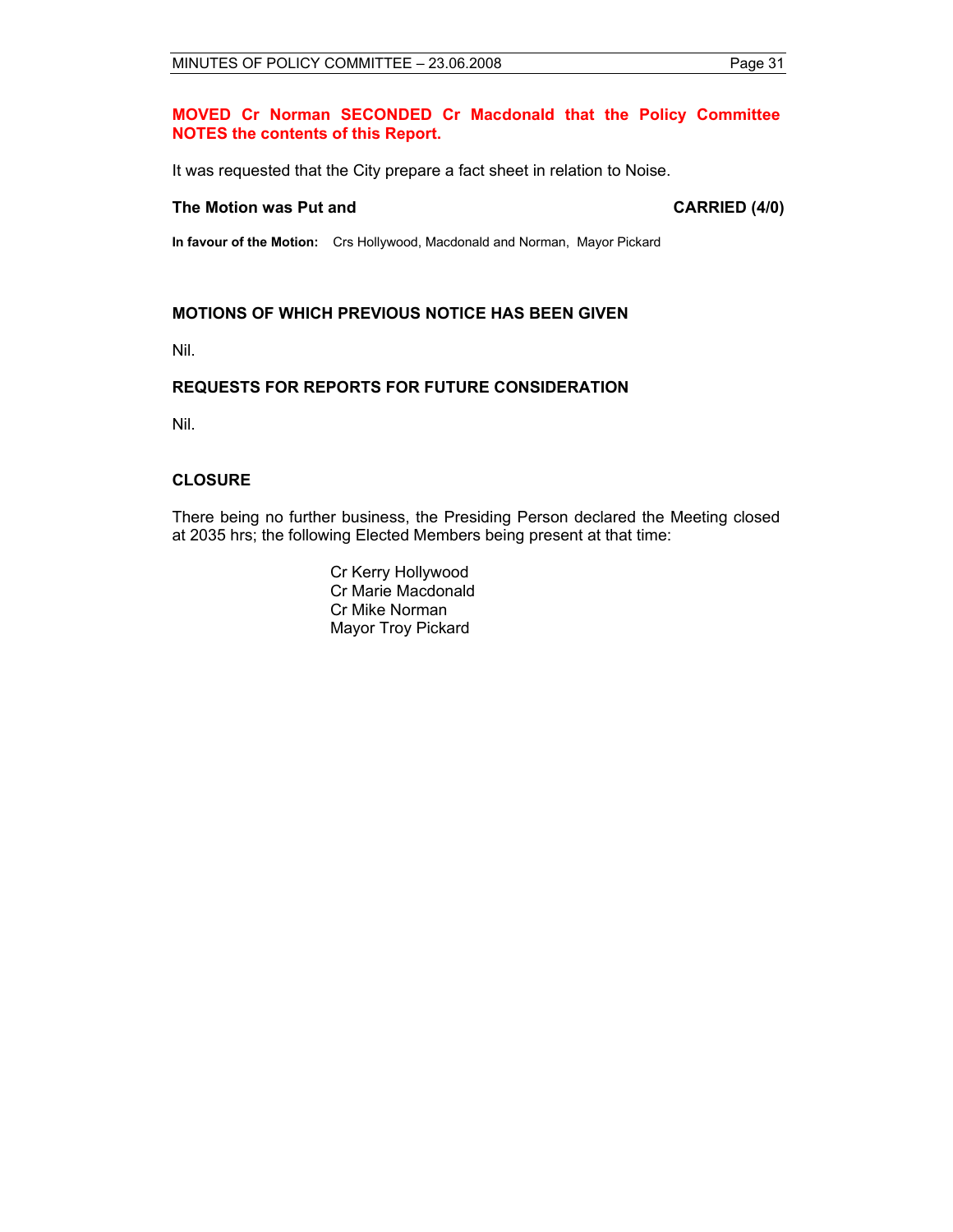The City of Joondalup Parking Local Law Part 4 – Parking on Roads - Clause 34 (2) states:

*A person shall not park a vehicle on any part of a road: (a) if the parking of vehicles on that part is prohibited at all times by a sign; or (b) during a period in which the parking of vehicles on that part is prohibited by a sign.* 

The provisions of the Parking Local Law enable the City to issue permits to authorised vehicles for use in areas designated by signs.

The City of Joondalup Parking Local Law Part 5 – Stopping and Parking Generally - Clause 4A states:

*A person shall not, without the permission of an authorised person stop or park a vehicle, other than an authorised vehicle, in an area designated by signs for the parking of authorised vehicles only.* 

The local law defines an authorised vehicle as:

*"authorised vehicle" means a vehicle authorised by the local government or an authorised person to stop or park on a road or in a parking station, which is designated by signs to be used for parking by authorised vehicles only.* 

The attached policy has been prepared pursuant to the Local Law which has provisions that require that parking restriction signs will need to include the wording "Except Authorised Vehicles" which authorisation is granted by way of issuing a Resident/Visitor Parking permit. to enable the City to issue Resident / Visitor Parking Permits in any area designated for parking restrictions. This will enable practical enforcement of these parking restrictions to be achieved.

The policies and Local Laws relating to parking of vehicles for people with disabilities are unaffected by this policy. A parking permit issued by the City does not guarantee that an on-street parking space will be available to the holder of the parking permit or that it is directly in front of their property.

#### **Link to Strategic Plan:**

Objective:

1.3 Lead and manage the City effectively.

Strategy:

1.3.1 The City develops and implements comprehensive and clear policies which are reviewed regularly.

#### **Legislation – Statutory Provisions:**

Under the City's Parking Local Law the issue of Resident Parking Permits can be approved when specific criteria are met.

Although the Local Law does not specifically identify the issue of Visitor Parking Permits it does make provision for the authorisation of parking. The provision of such permits is considered an efficient necessary to include these permits in the policy as a and practical means of providing the authorisation to addressing the needs of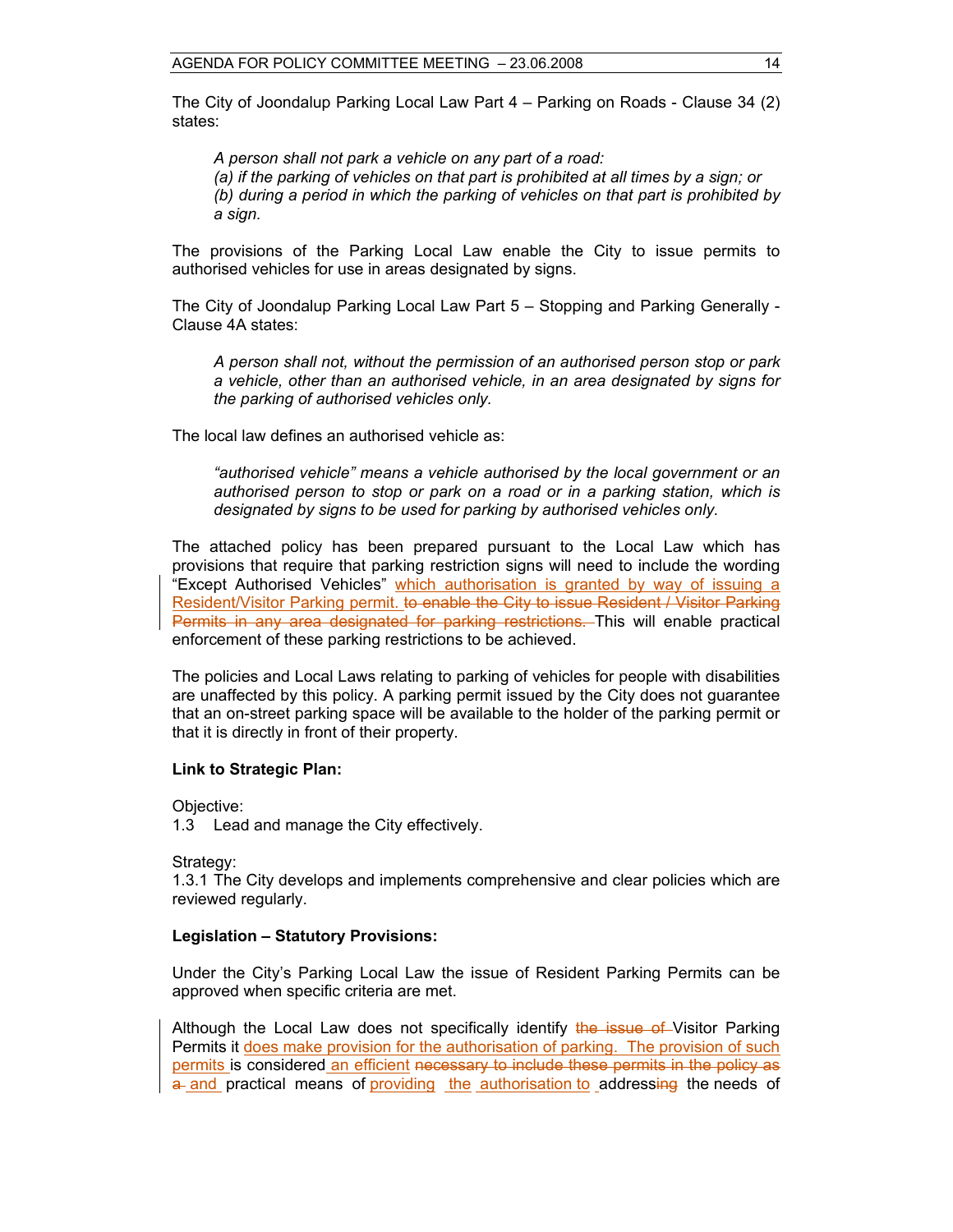

## **POLICY – RESIDENT / VISITOR PARKING PERMITS**

| STATUS:                            | City Policy - A policy that is developed for administrative and<br>operational imperatives and has an internal focus.                                                                        |  |
|------------------------------------|----------------------------------------------------------------------------------------------------------------------------------------------------------------------------------------------|--|
|                                    | City policies are developed by the Policy Committee and/or<br>the administration and adopted by Council.                                                                                     |  |
| <b>RESPONSIBLE</b><br>DIRECTORATE: | <b>Corporate Services</b>                                                                                                                                                                    |  |
| <b>OBJECTIVE:</b>                  | To provide guidelines for the issue and management of<br>parking permits for use by residents that reside in properties<br>within areas affected by parking restrictions and their visitors. |  |
|                                    |                                                                                                                                                                                              |  |

#### **STATEMENT:**

The City recognises that the introduction of parking restrictions may adversely affect the amenity or lifestyle of residents who live in the affected area.

As such, providing a resident can demonstrate that they have fully utilised their existing on-site parking, for the purpose of vehicle parking, they may apply for a permit that exempts their vehicle(s) <del>m and/or their visitors</del> from parking restrictions in the affected area. The permit will allow residents, or their visitors, to park in their street, the adjacent street or in any street in an area designated for the use of 'authorised vehicles' in accordance with the conditions of the permit. Their visitors will be afforded the same privileges by use of a Visitors Parking Permit that is issued under authority from the City.

The following conditions apply:

#### **Resident Permits**

- 1. A maximum of two Resident Parking Permits will be issued per property as set out in the Table - Number of Permits Per Property shown below.
- 2. A Resident Parking Permit will be valid to a maximum period of one year expiring on 31 December in the year of issue after which the permit will be renewed on application.
- 3. A Resident Parking Permit can be issued on a temporary basis to a maximum period of six months and in any case expiring on 31 December in the year of issue.
- 4. A Resident Parking Permit will display a permit number, vehicle registration number, vehicle make, date of expiry and the street(s) or area in which the vehicle will be permitted to park.
- 5. A Resident Parking Permit is to be affixed to the passenger side front windscreen of the vehicle and all details must be clearly visible.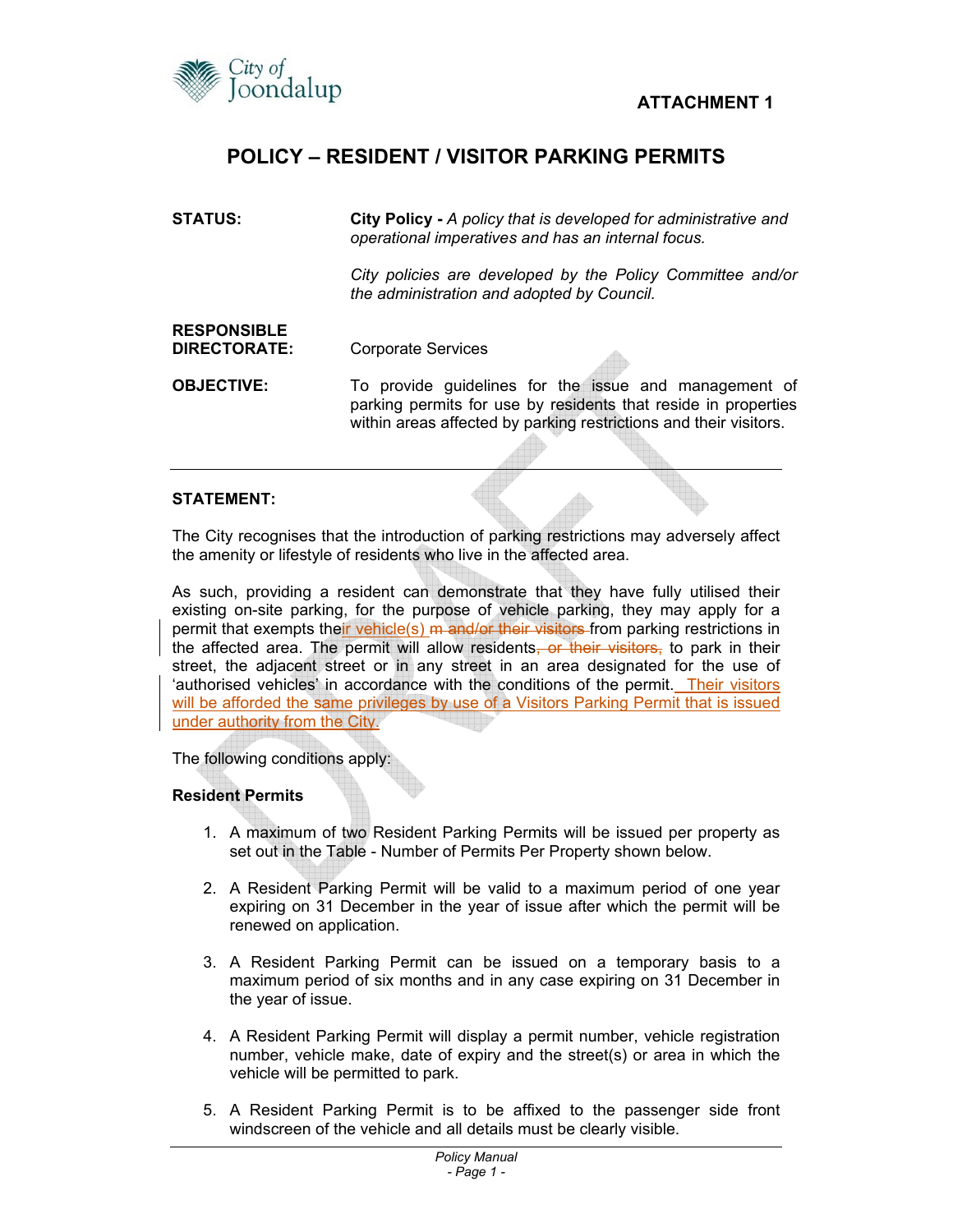

- 6. A fully completed Resident Parking Permit Application Form must be accompanied by the following documentation:
	- a. Proof of occupancy such as a copy of the current rates notice or existing lease agreement.
	- b. Proof of vehicle ownership displaying the residential address indicated on the application.
- Note: If the vehicle is registered to a company then written authorisation, on company letterhead, must be provided indicating that the vehicle can be kept at the address indicated on the application.
	- 7. A Resident Parking Permit will not be issued to a vehicle which is classified as any of the following types:
		- a. a commercial vehicle (with a tare weight greater than 2,500 kgs).
		- b. a caravan.
		- c. a bus.
		- d. a semi-trailer.
		- e. a tow truck.
		- f. a tractor.
		- g. a trailer.
	- 8. A Resident Parking Permit affected by a change of vehicle ownership is to be returned, with supporting documentation relating to the new vehicle, and will be replaced free of charge.

#### **Visitor Permits**

- 1. A maximum of one Visitor Parking Permit will be issued per property as set out in the Table - Number of Permits Per Property shown below.
- 2. A Visitor Parking Permit is transferable from one vehicle to another and is to be retained by the resident and given to visitors for them to clearly display on the dashboard of their vehicle.
- 3. A fully completed Visitor Parking Permit application must be accompanied by the following documentation:
	- a. Proof of occupancy such as a copy of the current rates notice or existing lease agreement.
- 4. A Visitor Parking Permit will display a permit number, date of expiry and the street(s) or area in which the vehicle will be permitted to park.
- 5. A Visitor Parking Permit Permit is not permitted for use on a vehicle, for more than three consecutive hours, which is classified as any of the following types:
	- h. a commercial vehicle (with a tare weight greater than 2,500 kgs).
	- i. a caravan.
	- j. a bus.
	- k. a semi-trailer.
	- l. a tow truck.